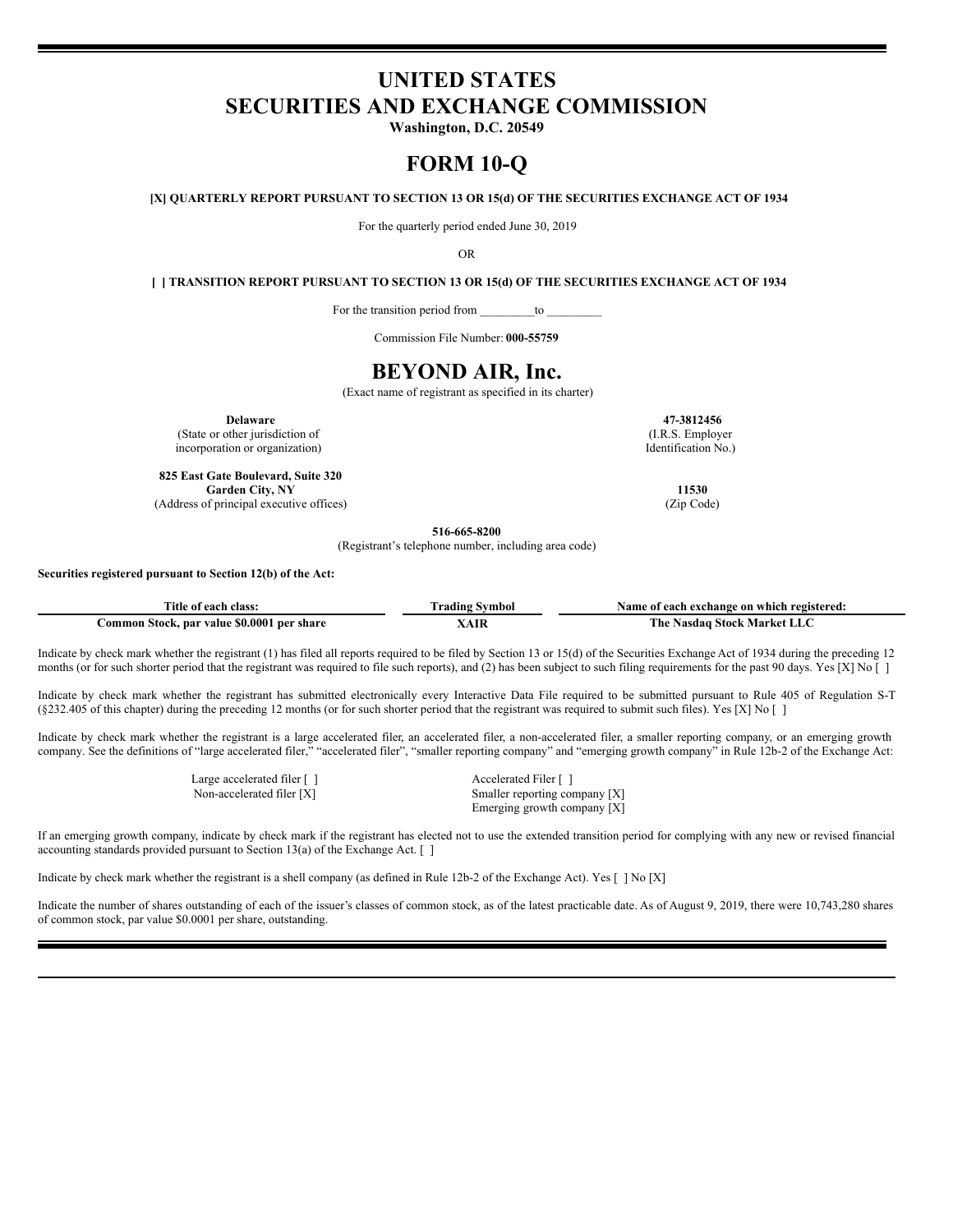# **BEYOND AIR, INC. INDEX TO FORM 10-Q FILING FOR THE PERIOD ENDED JUNE 30, 2019**

# **Table of Contents**

|                                                                                                | Page |
|------------------------------------------------------------------------------------------------|------|
| PART I FINANCIAL INFORMATION                                                                   | 3    |
| ITEM 1. Condensed Consolidated Financial Statements.                                           | 3    |
| ITEM 2. Management's Discussion and Analysis of Financial Condition and Results of Operations. | 26   |
| ITEM 3. Quantitative and Qualitative Disclosures About Market Risk                             | 31   |
| <b>ITEM 4. Controls and Procedures</b>                                                         | 31   |
| PART II OTHER INFORMATION                                                                      | 32   |
| ITEM 6. Exhibits.                                                                              | 32   |
| <b>SIGNATURES</b>                                                                              | 33   |
| $\mathcal{L}$                                                                                  |      |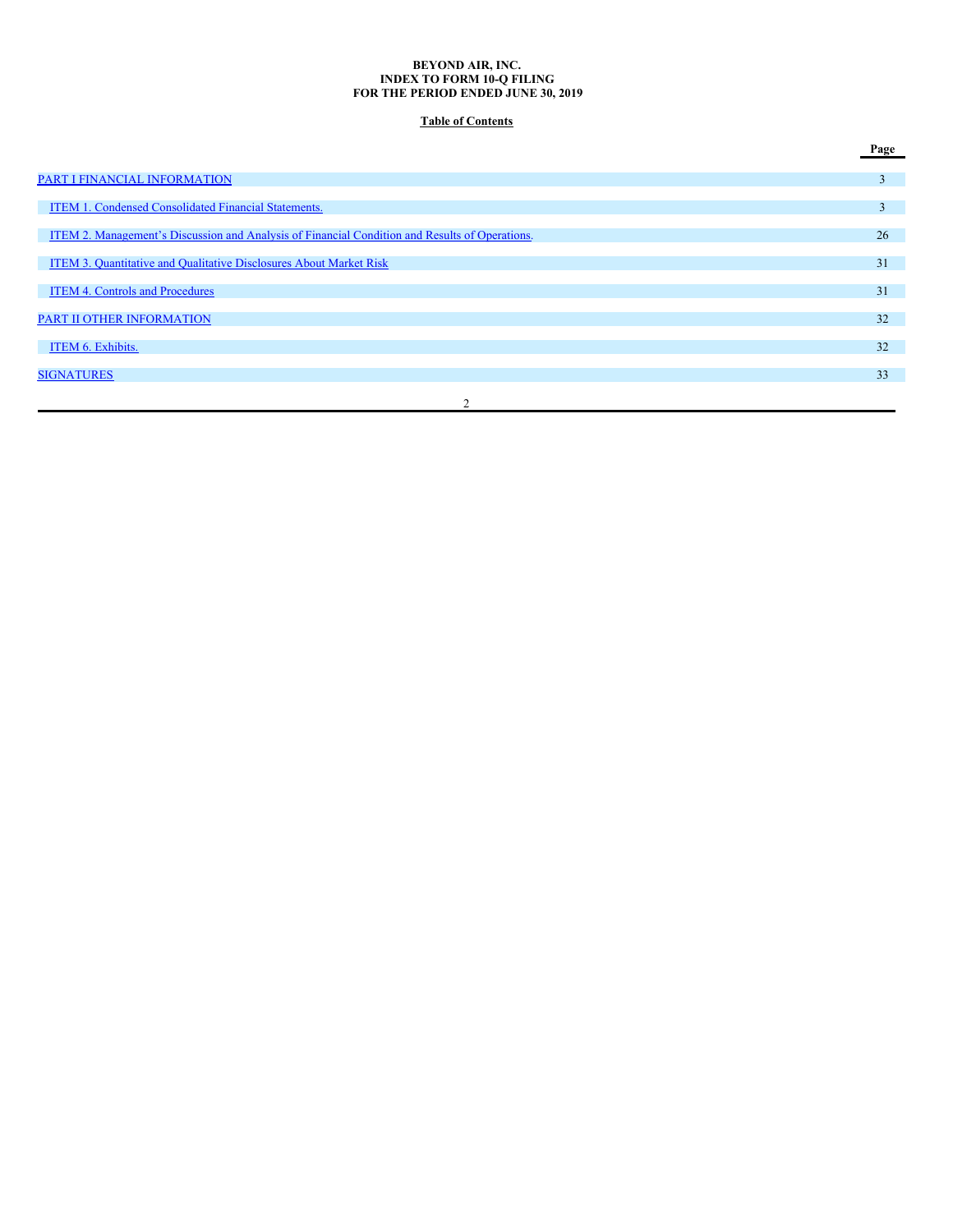# <span id="page-2-0"></span>**PART I FINANCIAL INFORMATION**

<span id="page-2-1"></span>**ITEM 1. Financial Statements.**

# **CONDENSED CONSOLIDATED FINANCIAL STATEMENTS**

# **INDEX**

|                                                                                     | Page     |
|-------------------------------------------------------------------------------------|----------|
| <b>Condensed Consolidated Balance Sheets</b>                                        |          |
| <b>Condensed Consolidated Statements of Operations and Other Comprehensive Loss</b> |          |
| <b>Condensed Consolidated Statements of Changes in Shareholders' Equity</b>         | 6        |
| <b>Condensed Consolidated Statements of Cash Flows</b>                              |          |
| <b>Notes to Condensed Consolidated Financial Statements</b>                         | $8 - 25$ |
|                                                                                     |          |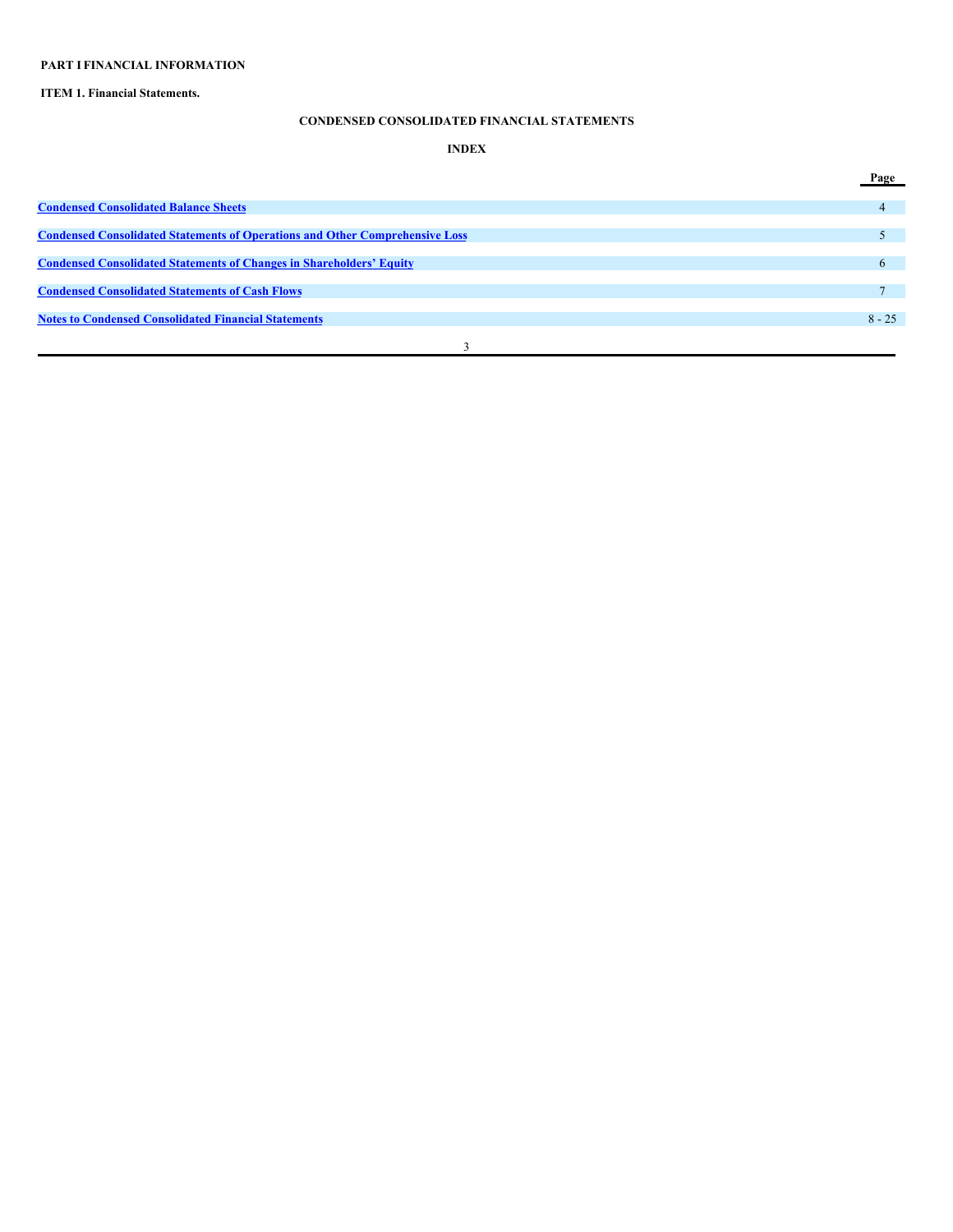# <span id="page-3-0"></span>**BEYOND AIR, INC. AND SUBSIDIARIES CONDENSED CONSOLIDATED BALANCE SHEETS**

|                                                                                                     |              | June 30, 2019<br>(Unaudited) | March 31, 2019 |                |  |
|-----------------------------------------------------------------------------------------------------|--------------|------------------------------|----------------|----------------|--|
| <b>ASSETS</b>                                                                                       |              |                              |                |                |  |
| Current assets                                                                                      |              |                              |                |                |  |
| Cash and cash equivalents                                                                           | $\mathbb{S}$ | 636,193                      | $\mathbb{S}$   | 1,340,203      |  |
| Restricted cash                                                                                     |              | 16,827                       |                | 16,934         |  |
| Marketable securities                                                                               |              | 11,007,238                   |                | 6,542,667      |  |
| Right-of-use asset                                                                                  |              | 69,271                       |                |                |  |
| Other current assets and prepaid expenses                                                           |              | 545,151                      |                | 788,409        |  |
| Total current assets                                                                                |              | 12,274,680                   |                | 8,688,213      |  |
| Licensed right to use technology                                                                    |              | 441,320                      |                | 495,000        |  |
| Right-of-use lease assets                                                                           |              | 174,199                      |                |                |  |
| Property and equipment, net                                                                         |              | 230,082                      |                | 244,872        |  |
| <b>TOTAL ASSETS</b>                                                                                 |              | 13,120,281                   | \$             | 9,428,085      |  |
|                                                                                                     |              |                              |                |                |  |
| LIABILITIES AND SHAREHOLDERS' EQUITY                                                                |              |                              |                |                |  |
| <b>Current liabilities</b>                                                                          |              |                              |                |                |  |
| Accounts payable                                                                                    | $\mathbb{S}$ | 1,553,002                    | \$             | 1,164,672      |  |
| Accrued expenses                                                                                    |              | 1,514,549                    |                | 1,567,638      |  |
| Deferred revenue                                                                                    |              | 1,635,825                    |                | 2,263,294      |  |
| Stock to be issued to a vendor                                                                      |              | 166,500                      |                | 144,000        |  |
| Operating lease liability                                                                           |              | 63,642                       |                |                |  |
| Loan payable                                                                                        |              | 147,238                      |                | 263,604        |  |
| Total current liabilities                                                                           |              | 5,080,756                    |                | 5,403,208      |  |
|                                                                                                     |              |                              |                |                |  |
| Long-term liabilities                                                                               |              |                              |                |                |  |
| Operating lease liability                                                                           |              | 179,270                      |                |                |  |
| <b>Total liabilities</b>                                                                            |              | 5,260,026                    |                | 5,403,208      |  |
| Commitments and contingencies                                                                       |              |                              |                |                |  |
|                                                                                                     |              |                              |                |                |  |
| Shareholders' equity                                                                                |              |                              |                |                |  |
| Preferred Stock, \$0.0001 par value per share: 10,000,000 shares authorized, 0 shares issued and    |              |                              |                |                |  |
| outstanding                                                                                         |              |                              |                |                |  |
| Common Stock, \$0.0001 par value per share: 100,000,000 shares authorized, 10,580,680 and 8,714,815 |              |                              |                |                |  |
| shares issued and outstanding as of June 30, 2019 and March 31, 2019, respectively                  |              | 1.058                        |                | 871            |  |
| Treasury stock                                                                                      |              | (25,000)                     |                | (25,000)       |  |
| Additional paid-in capital                                                                          |              | 51,709,590                   |                | 41,693,578     |  |
| Accumulated deficit                                                                                 |              | (43,825,393)                 |                | (37, 644, 572) |  |
| Total shareholders' equity                                                                          |              | 7,860,255                    |                | 4,024,877      |  |
| TOTAL LIABILITIES AND SHAREHOLDERS' EQUITY                                                          |              | 13,120,281                   | \$             | 9,428,085      |  |
| $\sim$ $\sim$ $\sim$                                                                                |              |                              |                |                |  |

The accompanying notes are an integral part of these condensed consolidated financial statements.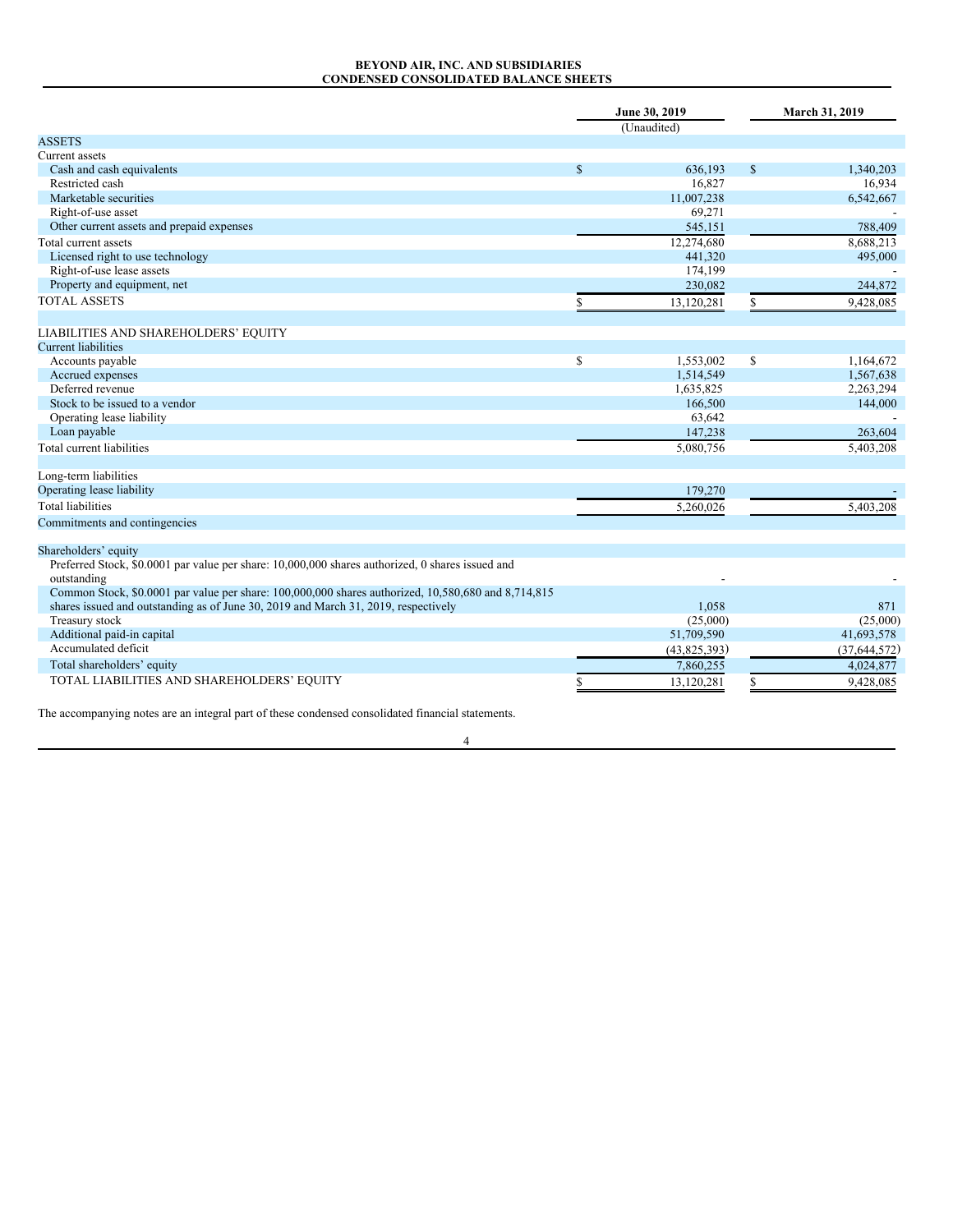# <span id="page-4-0"></span>**BEYOND AIR, INC. AND SUBSIDIARIES CONDENSED CONSOLIDATED STATEMENTS OF OPERATIONS AND OTHER COMPREHENSIVE LOSS (UNAUDITED)**

|                                                                          |     | <b>For the Three Months</b><br><b>Ended June 30,</b> |   |             |
|--------------------------------------------------------------------------|-----|------------------------------------------------------|---|-------------|
|                                                                          |     | 2019                                                 |   | 2018        |
| License revenues                                                         |     | 627,469                                              | S |             |
| Operating expenses                                                       |     |                                                      |   |             |
| Research and development                                                 |     | 2,323,513                                            |   | 1,063,145   |
| General and administrative                                               |     | 2,182,558                                            |   | 693,005     |
| Operating loss                                                           |     | (3,878,602)                                          |   | (1,756,150) |
| Other income (loss)                                                      |     |                                                      |   |             |
| Realized and unrealized loss on marketable equity securities             |     | (2,307,319)                                          |   |             |
| Dividend income                                                          |     | 3,376                                                |   | 32,901      |
| Foreign exchange gain                                                    |     | 1,724                                                |   | 3,201       |
| Other expenses                                                           |     |                                                      |   | (3,702)     |
| Total other (loss) income                                                |     | (2,302,219)                                          |   | 32,400      |
| Net loss                                                                 | S   | (6,180,821)                                          | S | (1,723,750) |
| Unrealized gain on marketable securities                                 |     |                                                      |   | 5,403       |
| Total other comprehensive loss                                           |     | (6,180,821)                                          | S | (1,718,347) |
| Net loss per share - basic and diluted                                   | \$. | (0.67)                                               | S | (0.20)      |
| Weighted average number of common shares outstanding - basic and diluted |     | 9,201,855                                            |   | 8,400,327   |

The accompanying notes are an integral part of these condensed consolidated financial statements.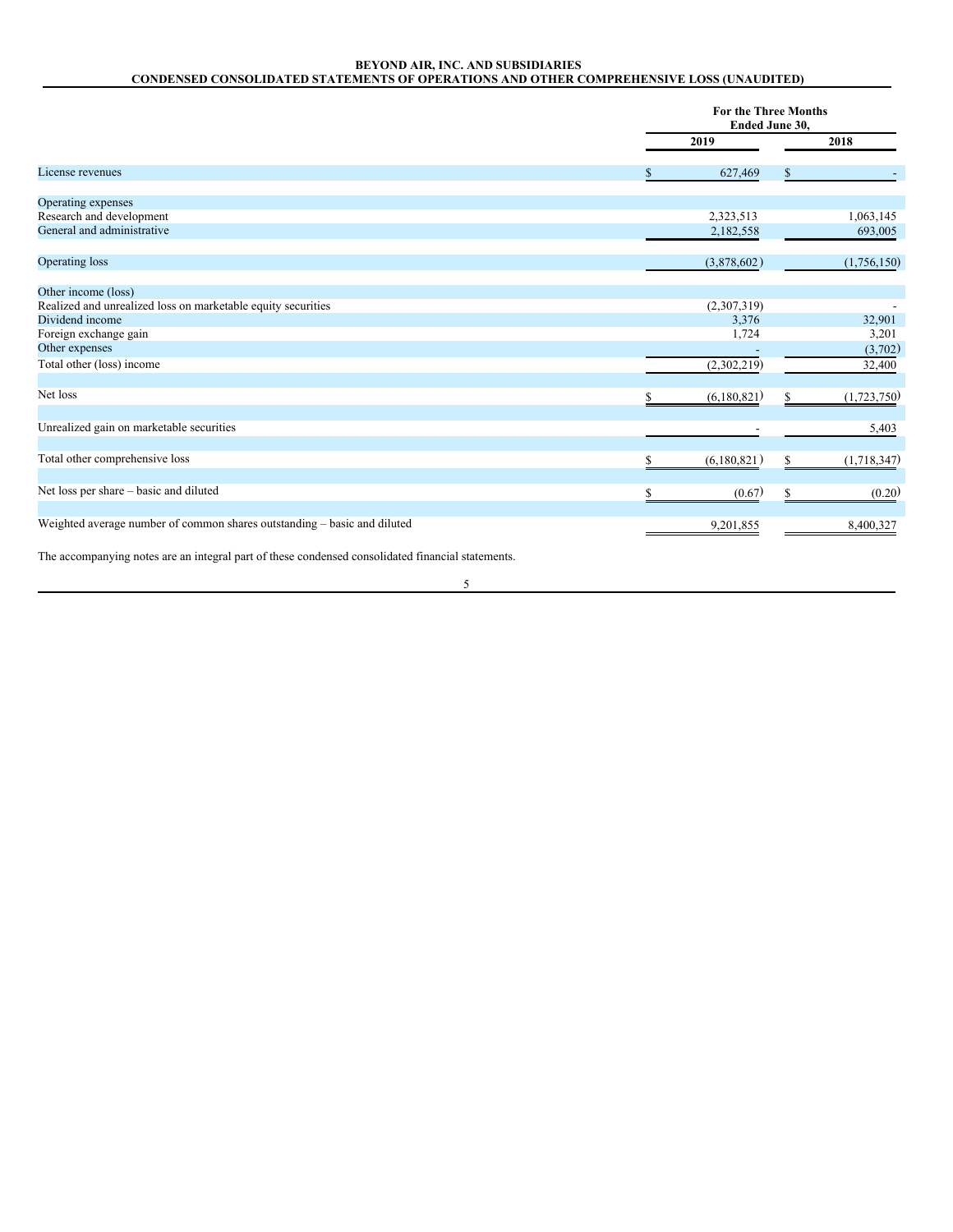## <span id="page-5-0"></span>**BEYOND AIR, INC. AND SUBSIDIARIES CONDENSED CONSOLIDATED STATEMENTS OF CHANGES IN SHAREHOLDERS' EQUITY (UNAUDITED) FOR THE THREE MONTHS ENDED JUNE 30, 2019 AND JUNE 30, 2018**

|                                         | <b>Common Stock</b> |        |   | <b>Treasury</b>          | <b>Additional</b><br>Paid-in |    | Accumulated    | Total<br>Shareholders' |
|-----------------------------------------|---------------------|--------|---|--------------------------|------------------------------|----|----------------|------------------------|
|                                         | <b>Number</b>       | Amount |   | <b>Stock</b>             | Capital                      |    | Deficit        | <b>Equity</b>          |
| Balance as of April 1, 2019             | 8,714,815           | 871    | æ | (25,000)                 | 41,693,578                   | S. | (37, 644, 572) | 4,024,877              |
| At the market stock issuance of common  |                     |        |   |                          |                              |    |                |                        |
| stock, net,                             | 250,000             | 25     |   | $\overline{\phantom{0}}$ | 1,173,785                    |    |                | 1,173,810              |
| Issuance of common stock upon exercise  |                     |        |   |                          |                              |    |                |                        |
| of options                              | 32,122              |        |   | $\overline{\phantom{a}}$ | 83,854                       |    |                | 83,857                 |
| Issuance of common stock pursuant to a  |                     |        |   |                          |                              |    |                |                        |
| private placement, net of offering cost | .583,743            | 159    |   | $\overline{\phantom{a}}$ | 7,839,336                    |    |                | 7,839,495              |
| Stock-based compensation                |                     |        |   |                          | 919.037                      |    |                | 919.037                |
| Net loss                                |                     |        |   |                          |                              |    | (6,180,821)    | (6,180,821)            |
| Balance as of June 30, 2019             | 10.580.680          | 1,058  |   | (25,000)                 | 51,709,590                   |    | (43,825,393)   | 7.860.255              |

|                                             | <b>Common Stock</b> |        | Treasury     | <b>Additional</b><br>Paid-in | Accumulated       | Other<br>Comprehensive | Total<br>Shareholders' |
|---------------------------------------------|---------------------|--------|--------------|------------------------------|-------------------|------------------------|------------------------|
|                                             | <b>Number</b>       | Amount | <b>Stock</b> | Capital                      | Deficit           | Income (Loss)          | Equity                 |
| Balance as of April 1, 2018                 | 8,397,056           | 840    | (25,000)     | \$32,141,110                 | \$ (30, 569, 764) | (2,986)                | 1,544,200              |
| Adjustment due to the adoption of ASU-2017- |                     |        |              |                              |                   |                        |                        |
| 11)(1)                                      |                     |        |              | 6,194,292                    | (516, 358)        |                        | 5,677,934              |
| Issuance of common stock upon exercise of   |                     |        |              |                              |                   |                        |                        |
| options                                     | 9,601               |        |              | (1)                          |                   |                        |                        |
| Stock-based compensation                    |                     |        |              | 80,000                       |                   |                        | 80,000                 |
| Net unrealized gain on available for sales  |                     |        |              |                              |                   |                        |                        |
| securities                                  |                     |        |              |                              |                   | 5.403                  | 5,403                  |
| Net loss                                    |                     |        |              |                              | (1,723,750)       |                        | (1,723,750)            |
| Balance as of June 30, 2018                 | 8.406.657           | 841    | (25,000)     | \$38,415,401                 | \$ (32,809,872)   | 2,417                  | 5,583,787              |

(1) The Company elected to adopt Accounting Standards Update 2017-11 retrospective to outstanding financial instruments with down round feature by means of cumulative-effect adjustment to the beginning additional paid-in capital of \$6,194,292 and accumulated deficit of \$(516,358) as of April 1, 2018. This ASU affects all entities that issue financial instruments (for example, warrants or convertible instruments) that include down round features.

The accompanying notes are an integral part of these condensed consolidated financial statements.

$$
\overline{6}
$$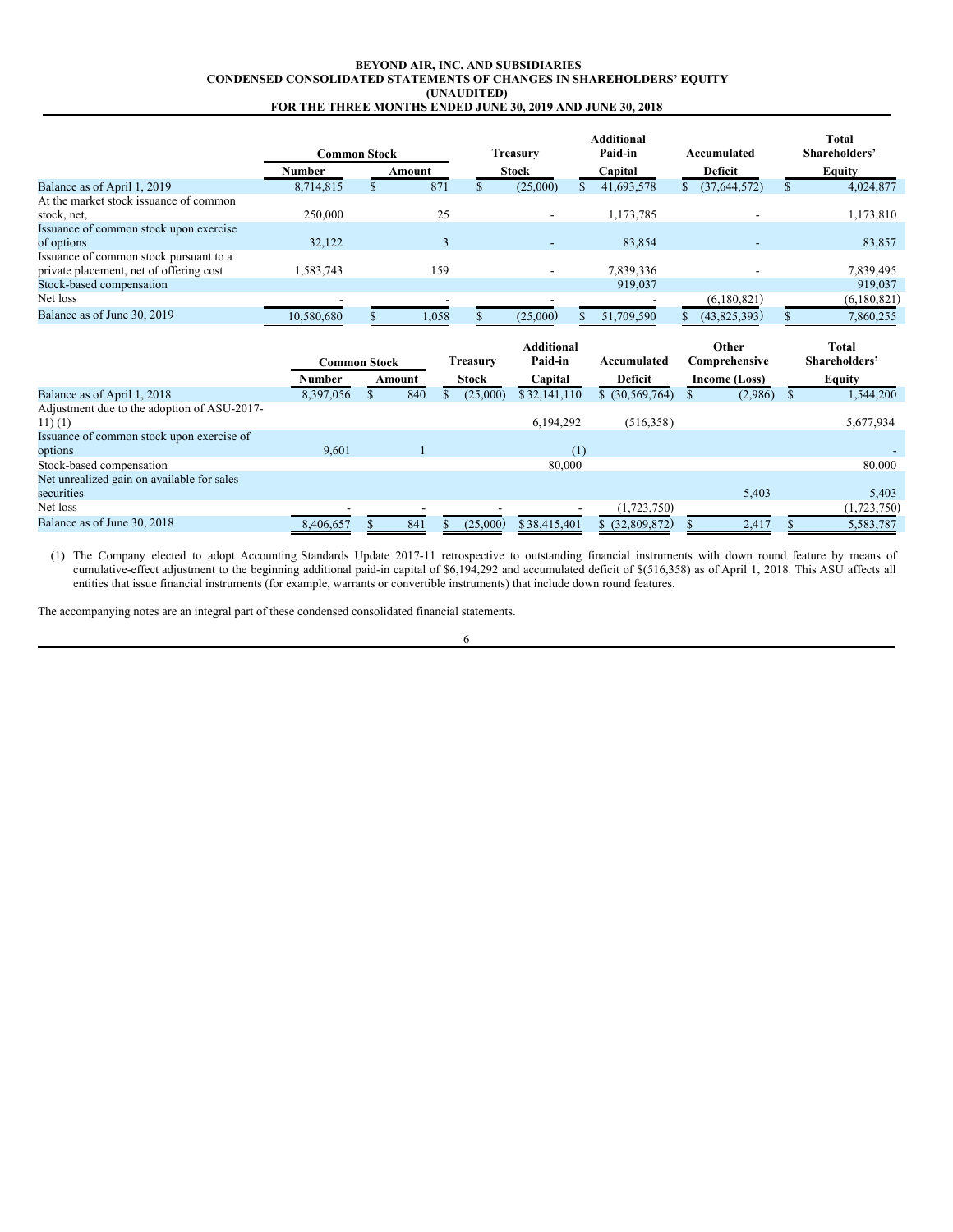# <span id="page-6-0"></span>**BEYOND AIR, INC. AND ITS SUBSIDIARIES CONDENSED CONSOLIDATED STATEMENTS OF CASH FLOWS (UNAUDITED)**

|                                                                            |    | <b>For the Three Months Ended</b><br><b>June 30,</b> |    |             |  |
|----------------------------------------------------------------------------|----|------------------------------------------------------|----|-------------|--|
|                                                                            |    | 2019                                                 |    | 2018        |  |
| Cash flows from operating activities                                       |    |                                                      |    |             |  |
| Net loss                                                                   | \$ | (6,180,821)                                          | S  | (1,723,750) |  |
| Adjustments to reconcile net loss to net cash used in operating activities |    |                                                      |    |             |  |
| Depreciation and amortization                                              |    | 90.951                                               |    | 13,816      |  |
| Stock-based compensation                                                   |    | 941,537                                              |    | 80,000      |  |
| Realized and unrealized loss on marketable equity securities               |    | 2,307,319                                            |    |             |  |
| Changes in:                                                                |    |                                                      |    |             |  |
| Other current assets and prepaid expenses                                  |    | 243,258                                              |    | (56, 483)   |  |
| Accounts payable                                                           |    | 388,330                                              |    | (86, 636)   |  |
| Accrued expenses                                                           |    | (53,089)                                             |    | (531,036)   |  |
| Lease payments                                                             |    | (19, 927)                                            |    |             |  |
| Deferred revenue                                                           |    | (627, 469)                                           |    |             |  |
| Net cash used in operating activities                                      |    | (2,909,911)                                          |    | (2,304,089) |  |
| Cash flows from investing activities                                       |    |                                                      |    |             |  |
| Investment in marketable securities                                        |    | (16, 459, 011)                                       |    | (33,000)    |  |
| Proceeds from redemption of marketable securities                          |    | 9,687,121                                            |    | 2,000,000   |  |
| Purchase of property and equipment                                         |    | (3,112)                                              |    |             |  |
| Net cash (used in) provided by investing activities                        |    | (6,775,002)                                          |    | 1.967.000   |  |
| Cash flows from financing activities                                       |    |                                                      |    |             |  |
| Issuance of common stock in private placement, net of offering cost        |    | 7,839,495                                            |    |             |  |
| Issuance of common stock related to at the market offerings                |    | 1,173,810                                            |    |             |  |
| Payment of loan                                                            |    |                                                      |    |             |  |
|                                                                            |    | (116,366)                                            |    |             |  |
| Proceeds from the exercise of stock options                                |    | 83,857                                               |    |             |  |
| Net cash provided by financing activities                                  |    | 8,980,796                                            |    |             |  |
| Decrease in cash, cash equivalents and restricted cash                     |    | (704, 117)                                           |    | (337,089)   |  |
| Cash, cash equivalents and restricted cash at beginning of period          |    | 1,357,137                                            |    | 739,234     |  |
| Cash, cash equivalents and restricted cash at end of period                |    | 653,020                                              |    | 402,145     |  |
| Supplemental disclosure of non-investing activities                        |    |                                                      |    |             |  |
| Right-of-use assets                                                        | S  | 258,605                                              | \$ |             |  |
| Operating lease liability                                                  | \$ | 266,570                                              | \$ |             |  |
| Supplemental disclosure of cash flow items:                                |    |                                                      |    |             |  |
| Interest paid                                                              | \$ | 1676                                                 | \$ |             |  |
|                                                                            |    |                                                      |    |             |  |

The accompanying notes are an integral part of these condensed consolidated financial statements.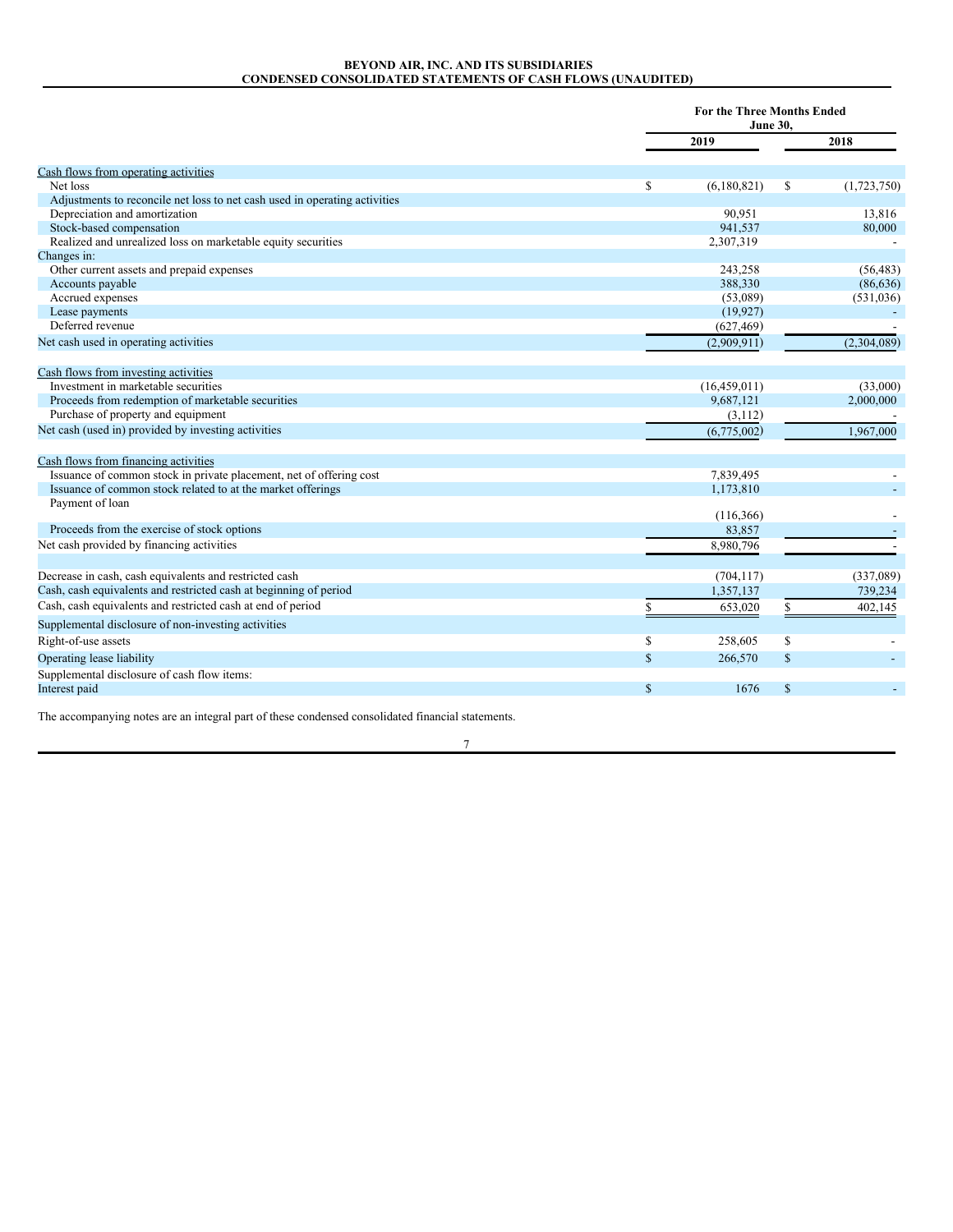# <span id="page-7-0"></span>**NOTE 1 ORGANIZATION AND BUSINESS**

Beyond Air, Inc. ("Beyond Air" or the "Company") was incorporated on April 24, 2015 as KokiCare, Inc. under the laws of the State of Delaware. On January 9, 2017, the name of the Company was changed to AIT Therapeutics, Inc. The Company filed an Amendment to its Certificate of Incorporation to change its name from AIT Therapeutics, Inc. to Beyond Air, Inc., effective June 26, 2019.

Advanced Inhalation Therapies Ltd. was incorporated in Israel on May 1, 2011 and is a wholly-owned subsidiary of the Company. On July 4, 2019, Advanced Inhalation Therapies Ltd name was changed to Beyond Air, Ltd ("BA Ltd.)".

In December 2016, the Company consummated a reverse merger with KokiCare, Inc. Under reverse recapitalization accounting, BA Ltd. was considered the acquirer for accounting and financial reporting purposes. Consequently, the unaudited condensed consolidated financial statements of the Company reflect the operations of the acquirer for accounting purposes together with a deemed issuance of shares, equivalent to the shares held by the former stockholders of the legal acquirer and a recapitalization of the equity of the accounting acquirer. These unaudited condensed consolidated financial statements include the accounts of the Company since the effective date of the reverse capitalization and the accounts of BA Ltd. since inception.

The Company is an emerging medical device company that is developing a Nitric Oxide ("NO") delivery system that generates NO from ambient air. Since its inception, the Company has devoted substantially all of its efforts to business planning and research and development.

#### **Liquidity Risks and Uncertainties**

As shown in the accompanying financial statements, the Company has incurred cash used in operating activities of \$2.9 million for the three months ended June 30, 2019 and has accumulated losses of \$43.8 million. The Company has cash equivalents and marketable securities of \$11.7 million as of June 30, 2019. Included in marketable securities are common shares of Circassia Pharmaceuticals plc of \$2.8 million (Note 3 and 9). Based upon the Company's current business plan, and expected cash utilization, the Company estimates that it will have enough cash, including the proceeds from the sale of all its marketable securities, to operate its business until the end of the third calendar quarter of 2020.

The Company's future capital needs and the adequacy of its available funds will depend on many factors, including the cost of clinical studies and other actions needed to obtain regulatory approval of our medical devices in development. The Company will be required to raise additional funds through sale of equity or debt securities or through strategic collaboration and/or licensing agreements, to fund operations and continue our clinical trials until the Company is able to generate enough product or royalty revenues, if any. Financing may not be available on acceptable terms, or at all, and our failure to raise capital when needed could have a material adverse effect on our growth plans, our results of operations and our financial condition.

On June 3, 2019, the Company entered into a Stock Purchase Agreements with investors and issued 1,583,743 unregistered shares of common stock. The Company raised net proceeds of \$7,839,495.

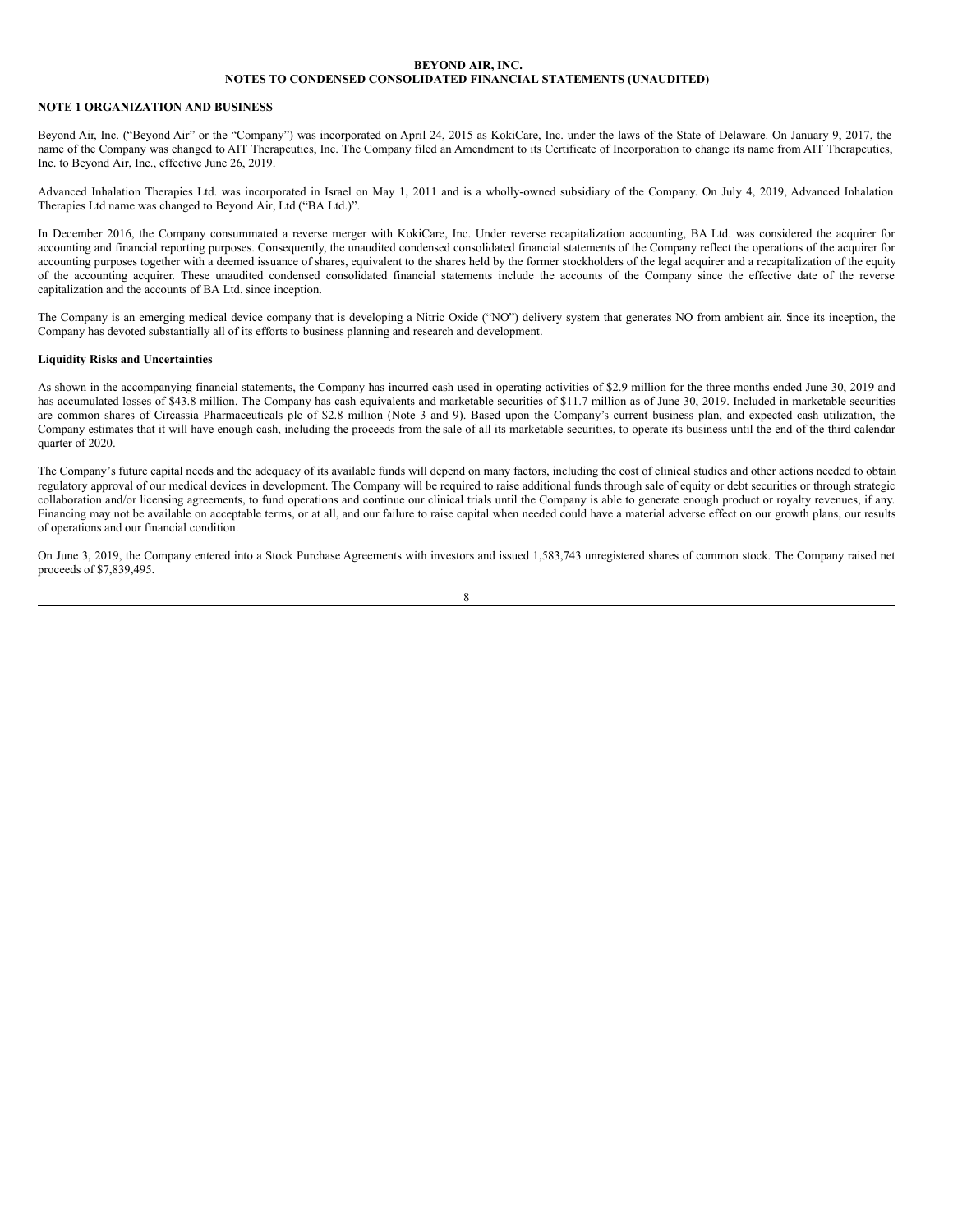# **NOTE 1 ORGANIZATION AND BUSINESS (continued)**

On July 2, 2019, the SEC declared effective the Company's Form S3 shelf registration statement which allows the Company to sell up to \$100 million of equity securities.

In addition, the Company has a \$20 million purchase agreement ("Purchase Agreement") and a registration rights agreement with Lincoln Park Capital Fund, LLC ("LPC"), providing for the issuance of up to \$20 million of the Company's common stock over 36 months at the Company's discretion (Note 5). Subsequent to June 30, 2019 through August 9, 2019, the Company issued and sold to LPC 160,000 shares of common stock for proceeds of \$808,184, representing at an average price of \$5.05 per share.

# **NOTE 2 SIGNIFICANT ACCOUNTING POLICIES**

# **Basis of Presentation**

The unaudited condensed consolidated financial statements have been prepared in accordance with generally accepted accounting principles in the United States ("US GAAP") for interim financial information and with the instructions to Form 10-Q. Accordingly, they do not include all of the information and footnotes required to be presented for complete financial statements. The accompanying unaudited condensed consolidated financial statements reflect all adjustments (consisting only of normal recurring items) which are, in the opinion of management, necessary for a fair presentation of the results for the interim periods presented. The accompanying unaudited condensed consolidated Balance Sheet as of March 31, 2019 has been derived from the audited consolidated financial statements included in our Annual Report on Form 10-K for the year ended March 31, 2019. The unaudited condensed consolidated financial statements and related disclosures have been prepared with the assumption that users of the interim financial information have read or have access to the audited consolidated financial statements and the related notes thereto included in the Annual Report on Form 10-K for the year ended March 31,2019 which was filed with the United States Securities and Exchange Commission, ("SEC"), on June 28, 2019.

## **Principles of Consolidation**

These unaudited condensed consolidated financial statements include the accounts of the Company and the accounts of BA Ltd. All intercompany balances and transactions have been eliminated in the accompanying financial statements.

## **Use of Estimates**

The preparation of financial statements in conformity with U.S. GAAP requires management to make estimates and assumptions that affect the reported amounts of assets and liabilities and disclosure of contingent assets and liabilities at the date of the financial statements and the reported amounts of revenues and expenses for the reporting period. Actual results could differ from those estimates. The Company's significant estimates are accrual of expenses under consulting and licensing agreements, stock-based compensation, assumptions associated with revenue recognition, and the determination of deferred tax attributes and the valuation allowance thereon.

#### **Other Risks and Uncertainties**

The Company is subject to risks common to medical device companies including, but not limited to, new technological innovations, dependence on key personnel, protection of proprietary technology, compliance with government regulations, product liability, uncertainty of market acceptance of products and the potential need to obtain additional financing. The Company is dependent on third party suppliers, in some cases single-source suppliers.

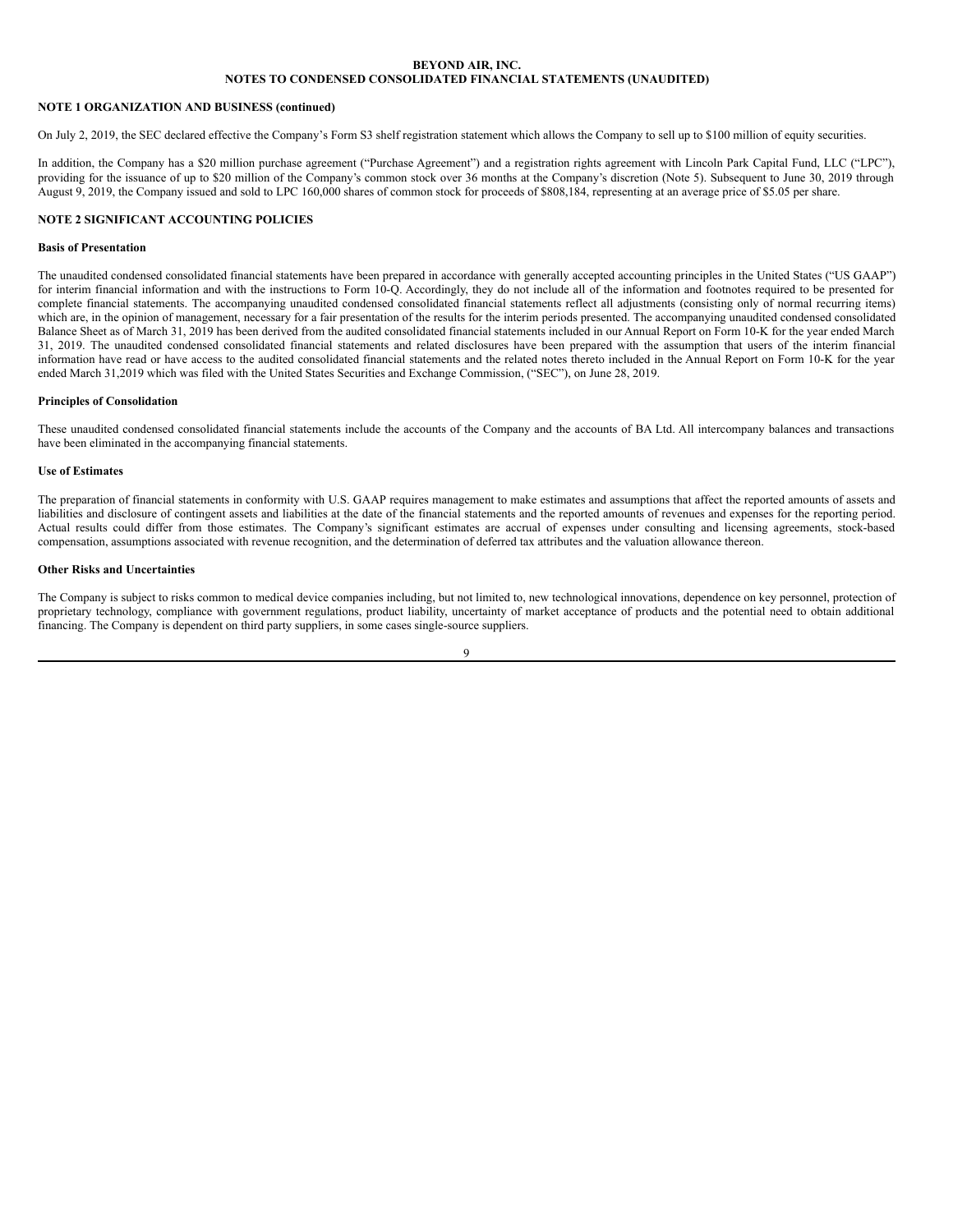# **BEYOND AIR, INC.**

# **NOTES TO CONDENSED CONSOLIDATED FINANCIAL STATEMENTS (UNAUDITED)**

# **NOTE 2 SIGNIFICANT ACCOUNTING POLICIES (continued)**

There can be no assurance that the Company's products will to be accepted in the marketplace, nor can there be any assurance that any future products can be developed or manufactured at an acceptable cost and with appropriate performance characteristics, or that such products will be successfully marketed, if at all.

The Company's products require approval or clearance from the U.S. Food and Drug Administration prior to commencing commercial sales in the United States. The Company is expected to file a Premarketing (PMA) Approval application during the end of the third calendar quarter of 2019 for its first product. There can be no assurance that the Company's products will receive all of the required approvals or clearances. Approvals or clearances are also required in foreign jurisdictions in which the Company may license or sell its products. If the Company is denied such approvals or clearances or such approvals or clearances are delayed, it may have a material adverse impact on the Company's results of operations, financial position and liquidity.

#### **Concentrations**

The Company's license revenue was from two milestone payments from one customer. The Company is seeking additional Partners outside of the United States and China.

We are heavily dependent on the Aeronox system, which is a portable titration and monitoring system that delivers nitric oxide gas and measures nitric oxide and nitro dioxide gas concentrations in parts per million (ppm). The company that manufactures it is International Biomedical, located in Texas. If International Biomedical decides not to continue to support the Aeronox system (for example, selling parts and providing repair services for the device), then we might not be able to conduct our anticipated trials. This system is not manufactured specifically for us, and we have no agreement with International Biomedical for the continued manufacture or support of this Aeronox system. Additionally, the Aeronox system is not currently approved for use in the U.S. above 80 ppm concentration required by our proprietary NO formulations, and we currently engage a third-party contractor to modify the Aeronox system in order for it to monitor our NO formulations above 80 ppm. Unless the Aeronox system obtains such approval, of which we have no current expectation, we would be required to seek an alternative delivery system in order to conduct a clinical trial of our formulation within the U.S.

In addition, the Company relies on two vendors to manufacture its delivery system. The Company is reliant on the vendors for commercial manufacturing of our delivery systems for both clinical studies and commercial supply, if regulatory approval is received.

## **Financial Instruments**

Financial instruments that potentially subject the Company to concentrations of credit risk consist principally of cash and cash equivalents and marketable securities. The Company maintains its cash and cash equivalents in bank deposit and other interest-bearing accounts in major banks in Israel and the U.S., the balances of which, at times, may exceed federally insured limits.

The Company has no off-balance-sheet concentration of credit risk such as foreign exchange contracts, option contracts or other foreign hedging arrangements.

Cash equivalents are short-term highly liquid investments that are readily convertible to cash with original maturities of three months or less at acquisition. Restricted cash is collateral for vehicle leases and invested in bank deposit accounts.

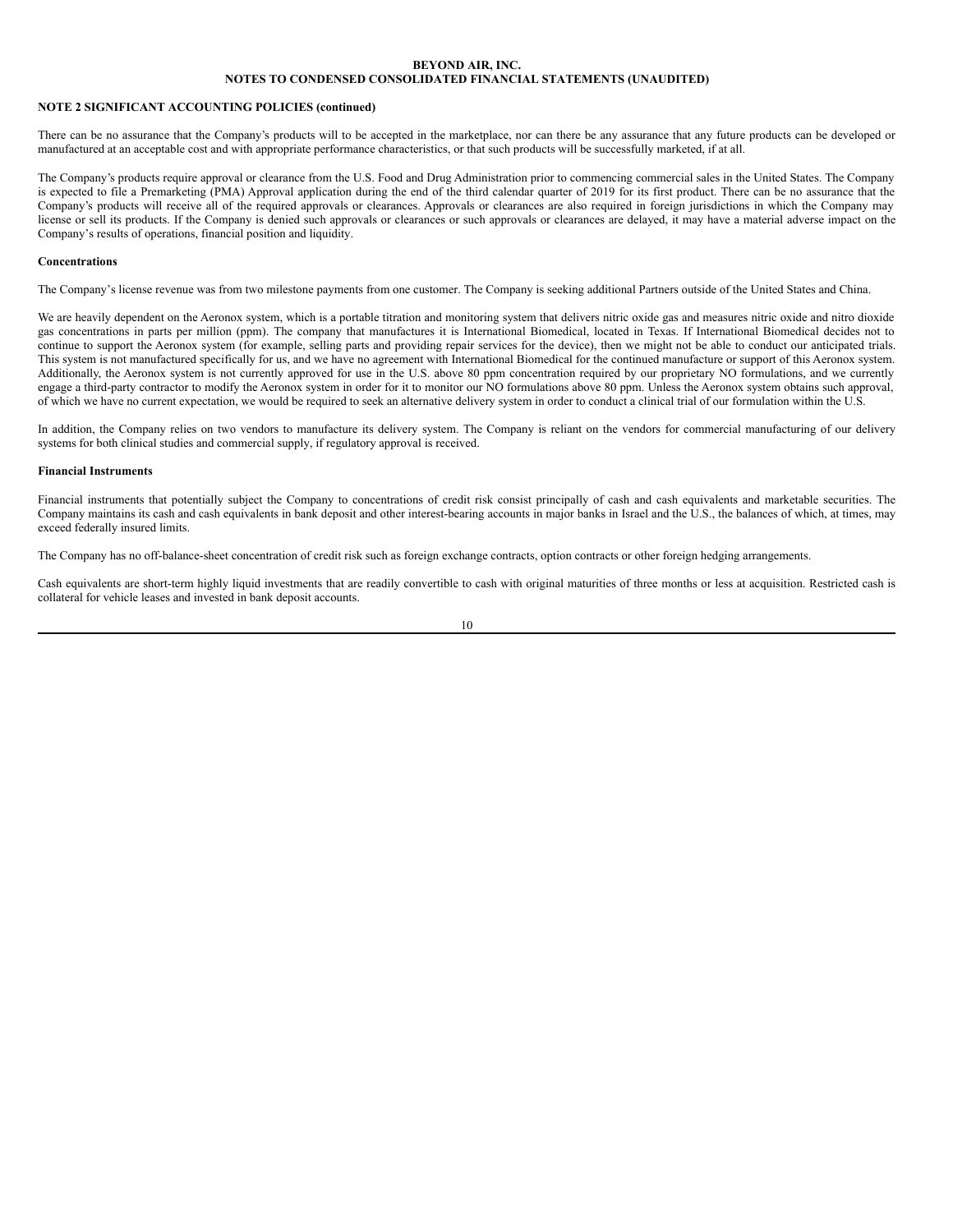# **NOTE 2 SIGNIFICANT ACCOUNTING POLICIES (continued)**

The following table is the reconciliation of the recently adopted new accounting standard that modifies certain aspects of the recognition, measurement, presentation and disclosure of financial instruments as shown on the Company's unaudited condensed consolidated statements of cash flows:

|                                               | June 30, 2019 | <b>March 31, 2019</b> |
|-----------------------------------------------|---------------|-----------------------|
| Cash and cash equivalents                     | 636.193       | 1,340,203             |
| Restricted cash                               | 16.827        | 16.934                |
| Cash and cash equivalents and restricted cash | 653,020       | 1,357,137             |
|                                               |               |                       |
|                                               |               |                       |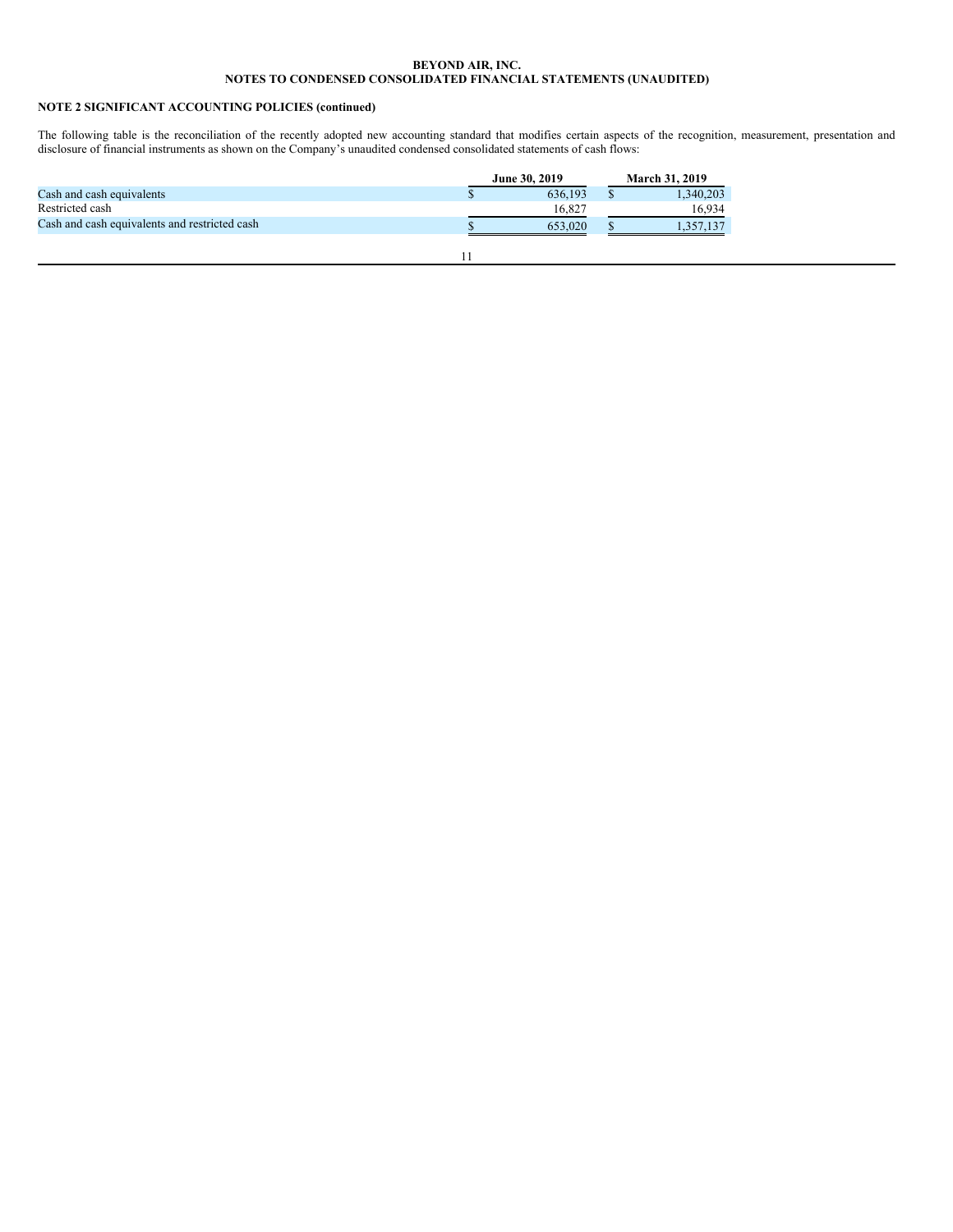## **NOTE 2 SIGNIFICANT ACCOUNTING POLICIES (continued)**

## **Research and Development**

Research and development expenses are charged to the statement of operations and comprehensive loss as incurred. Research and development expenses include salaries and stock-based compensation as well as costs incurred by outside laboratories, consultants and accredited facilities in connection with regulatory approval process, the clinical trials and preclinical studies.

#### **Revenue**

The Company recognizes revenue when we transfer promised goods or services to customers in an amount that reflects the consideration to which we expect to be entitled in exchange for those goods or services. To determine revenue recognition for contracts with customers we perform the following five steps: (i) identify the contract(s) with a customer; (ii) identify the performance obligation(s) in the contract; (iii) determine the transaction price; (iv) allocate the transaction price to the performance obligation(s) in the contract; and (v) recognize revenue when (or as) we satisfy the performance obligation(s). At contract inception, we assess the goods or services promised within each contract, assess whether each promised good or service is distinct and identify those that are performance obligations.

The Company must use judgment to determine: a) the number of performance obligations based on the determination under step (ii) above and whether those performance obligations are distinct from other performance obligations in the contract; b) the transaction price under step (iii) above; and c) the stand-alone selling price for each performance obligation identified in the contract for the allocation of transaction price in step (iv) above. The Company uses judgment to determine whether milestones or other variable consideration, except for royalties, should be included in the transaction price. The transaction price is allocated to each performance obligation on an estimated standalone selling price basis, for which the Company recognizes revenue as or when the performance obligations under the contract are satisfied, see (Note 9).

Where a portion of non-refundable up-front fees or other payments received are allocated to continuing performance obligations under the terms of a license arrangement, they are recorded as contract liabilities and recognized as revenue when (or as) the underlying performance obligation is satisfied.

#### **Segment reporting**

Operating segments are identified as components of an enterprise about which separate discrete financial information is available for evaluation by the chief operating decisionmaker in making decisions regarding resource allocation and assessing performance. To date, we have viewed our operations and managed our business as one segment.

#### **Income Taxes**

The Company accounts for income taxes using the asset and liability method. Accordingly, deferred tax assets and liabilities are recognized for the future tax consequences attributable to differences between financial statement carrying amounts of existing assets and liabilities and their respective tax bases. Deferred tax assets and liabilities are measured using enacted tax rates expected to apply to taxable income in the years in which those temporary differences are expected to be recovered or settled. The effect on deferred tax assets and liabilities of a change in the tax rate is recognized in income or expense in the period that the change is effective. Tax benefits are recognized when it is probable that the deduction will be sustained. A valuation allowance is established when it is more likely than not that all or a portion of a deferred tax asset will either expire before the Company is able to realize the benefit, or that future deductibility is uncertain. As of June 30, 2019, and March 31, 2019, the Company recorded a valuation allowance to the full extent of our net deferred tax assets since the likelihood of realization of the benefit does not meet the more likely than not threshold.

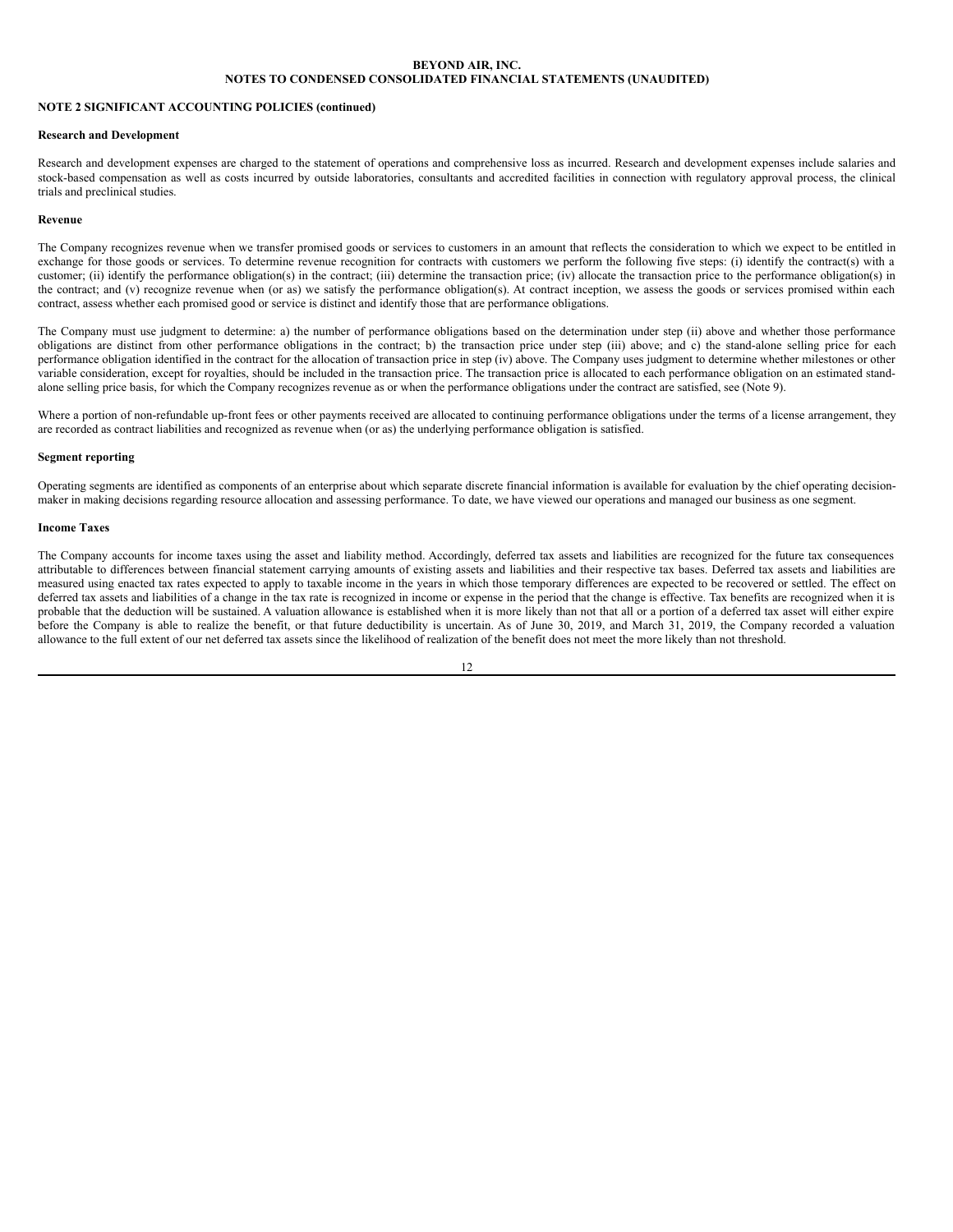# **NOTE 2 SIGNIFICANT ACCOUNTING POLICIES (continued)**

The Company files a U.S. Federal, various state, and International income tax returns. Uncertain tax positions are reviewed on an ongoing basis and are adjusted in light of changing facts and circumstances. Such adjustment is reflected in the tax provision when appropriate**.** The Company will recognize interest and penalties, if any, related to unrecognized tax benefits in income taxes in the statements of operations and comprehensive loss. The Company has a liability in accrued expenses of \$154,300 and \$154,300 for uncertain tax positions as of June 30, 2019 and March 31, 2019, respectively. Tax returns that are open for examination for Beyond Air since to 2015 and for BA Ltd since 2013.

# **Foreign Exchange Transactions**

BA Ltd. operations are in Israel and Beyond Air's operations are in the United States. The Company's management believes that the U.S. dollar is the currency of the primary economic environment in which the Company operates and expects to continue to operate in the foreseeable future. Thus, the functional and reporting currency of the Company is the U.S. dollar. The Company's transactions and balances denominated in U.S. dollars are presented at their original amounts. Non-dollar transactions and balances have been re-measured to U.S. dollars in accordance with the Accounting Standards Board Codification Topic 830, "Foreign Currency Matters".

### **Stock-Based Compensation**

The Company measures the cost of employee services received in exchange for an award of equity instruments based on the grant-date fair value of the award. Fair value for restricted stock awards is valued using the closing price of the Company's stock on the date of grant. That cost is recognized over the period during which an employee is required to provide service in exchange for the award - the requisite service period. The grant-date fair value of employee share options is estimated using the Black-Scholes option pricing model adjusted for the unique characteristics of those instruments. The risk-free interest rate assumptions were based upon the observed interest rates appropriate for the expected term of the equity instruments. The expected dividend yield was assumed to be zero as the Company has not paid any dividends since its inception and does not anticipate paying dividends in the foreseeable future. The Company does not have enough history to establish volatility based upon its own stock trading. Therefore, the expected volatility was based similar publicly traded peer companies. The Company routinely reviews its calculation of volatility based on, the Company's life cycle, its peer group, and other factors. The Company uses the simplified method for share-based compensation to estimate the expected term Compensation expense for options and warrants granted to non-employees is determined by the fair value of the consideration received or the fair value of the equity instruments issued, whichever is more reliably measured, and is recognized over the service period. The expense was previously adjusted to fair value at the end of each reporting period until such awards vested, and the fair value of such instruments, as adjusted, was expensed over the related vesting period. Adjustments to fair value at each reporting date resulted in income or expense, depending upon the estimate of fair value and the amount of expense recorded prior to the adjustment. In June 2018, the FASB issued ASU No. 2018-07, Stock-based Compensation: Improvements to Nonemployee Share-based Payment Accounting, which amends the existing accounting standards for share-based payments to nonemployees. This ASU aligns much of the guidance on measuring and classifying nonemployee awards with that of awards to employees. Under the new guidance, the measurement of nonemployee equity awards is fixed on the grant date. We adopted this ASU the fourth quarter of fiscal 2019, and as a result, the fair value of all non-employee awards became fixed at the start of the fourth quarter.

13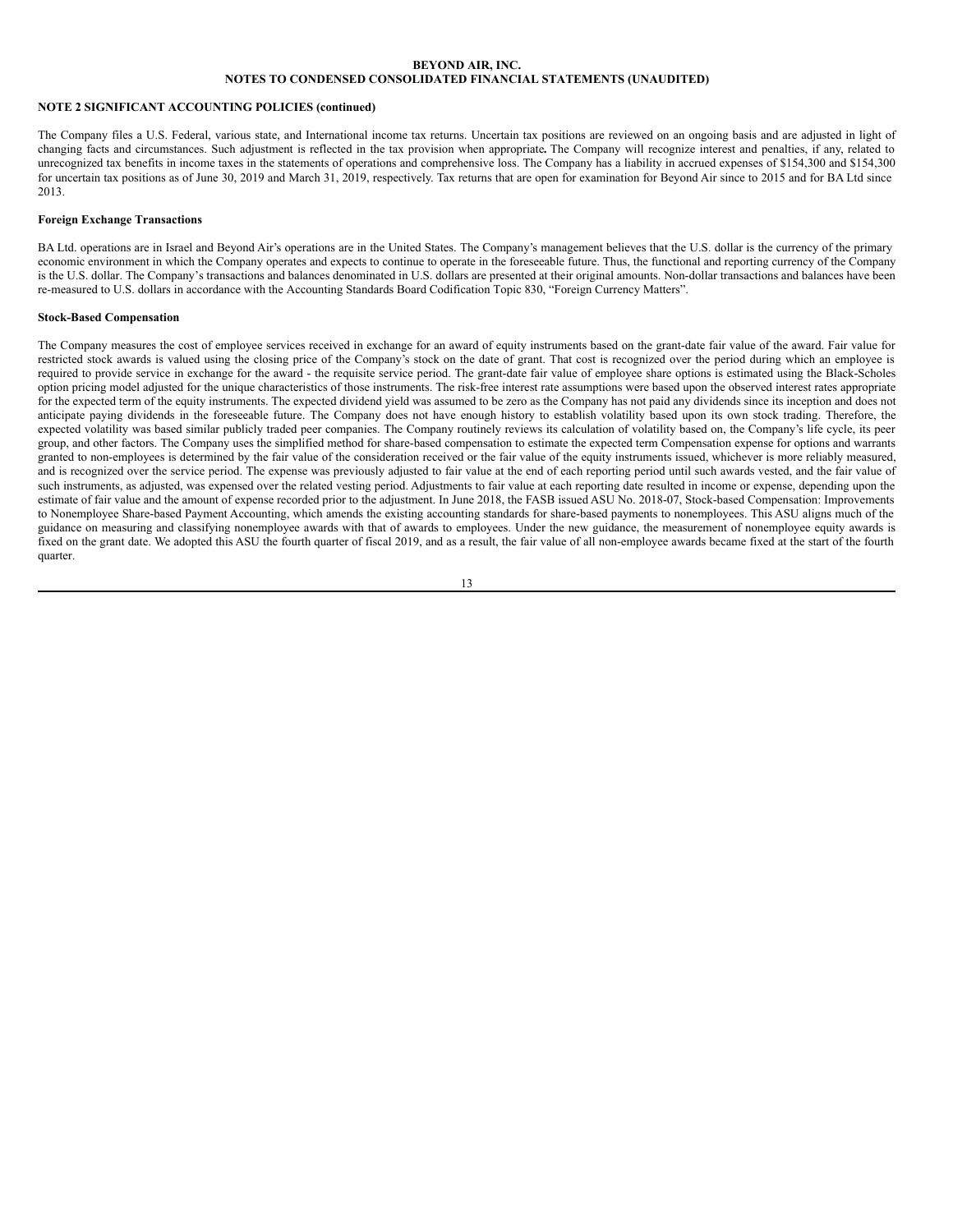## **NOTE 2 SIGNIFICANT ACCOUNTING POLICIES (continued)**

## **Investment in Marketable Securities**

Investments in equity marketable securities classified available for sale are carried at fair value with the changes in unrealized gains and losses recognized in the Company's results in operations. Realized gains and (loss) from the sale of marketable securities are recognized in the statement of operations. using the specific identification method on a trade. date basis. Additionally, we assess our marketable debt securities for potential other-than-temporary impairment The Company employ a methodology that considers available evidence in evaluating potential other-than-temporary impairment of our marketable equity securities classified as available-for-sale. If the cost of an investment exceeds its fair value, we evaluate, among other factors, the magnitude and duration of the decline in fair value.

#### **Property and Equipment**

Property and equipment are stated at cost less accumulated depreciation and accumulated amortization. Depreciation and amortization is calculated using the straight-line method over the estimated useful life of the assets as follows:

| Computers equipment            | Three years                                                    |
|--------------------------------|----------------------------------------------------------------|
| Furniture and fixtures         | Seven years                                                    |
| Clinical and medical equipment | Fifteen vears                                                  |
| Leasehold improvements         | Shorter of term of lease or estimated useful life of the asset |

#### **Licensed Right to Use Technology**

Licensed right to use technology is an intangible asset resulting from the NitricGen transaction, (see Note 11). The intangible asset was valued based upon the fair value of the options issued to NitricGen and the cash paid for this transaction. The license contains two future milestone payments aggregating \$1,800,000. The intangible asset is being amortized on a straight-line method over its estimated useful life of thirteen years.

## **Impairment of Long-Lived Assets**

The Company assess the impairment of long-lived assets on an ongoing basis and whenever events or changes in circumstances indicate that the carrying value may not be recoverable. Factors we consider that could trigger an impairment review include the following:

- significant underperformance relative to expected historical or projected future operating results,
- significant changes in the manner of our use of the acquired assets or the strategy for our overall business,
- significant negative regulatory or economic trends, and
- significant technological changes, which would render equipment and manufacturing processes obsolete.

Recoverability of assets that will continue to be used in our operations is measured by comparing the carrying value to the future net undiscounted cash flows expected to be generated by the asset or asset group. Future undiscounted cash flows include estimates of future revenues, driven by market growth rates, and estimated future costs. There were no events during the reporting periods that were deemed to be a triggering event that would require an impairment assessment.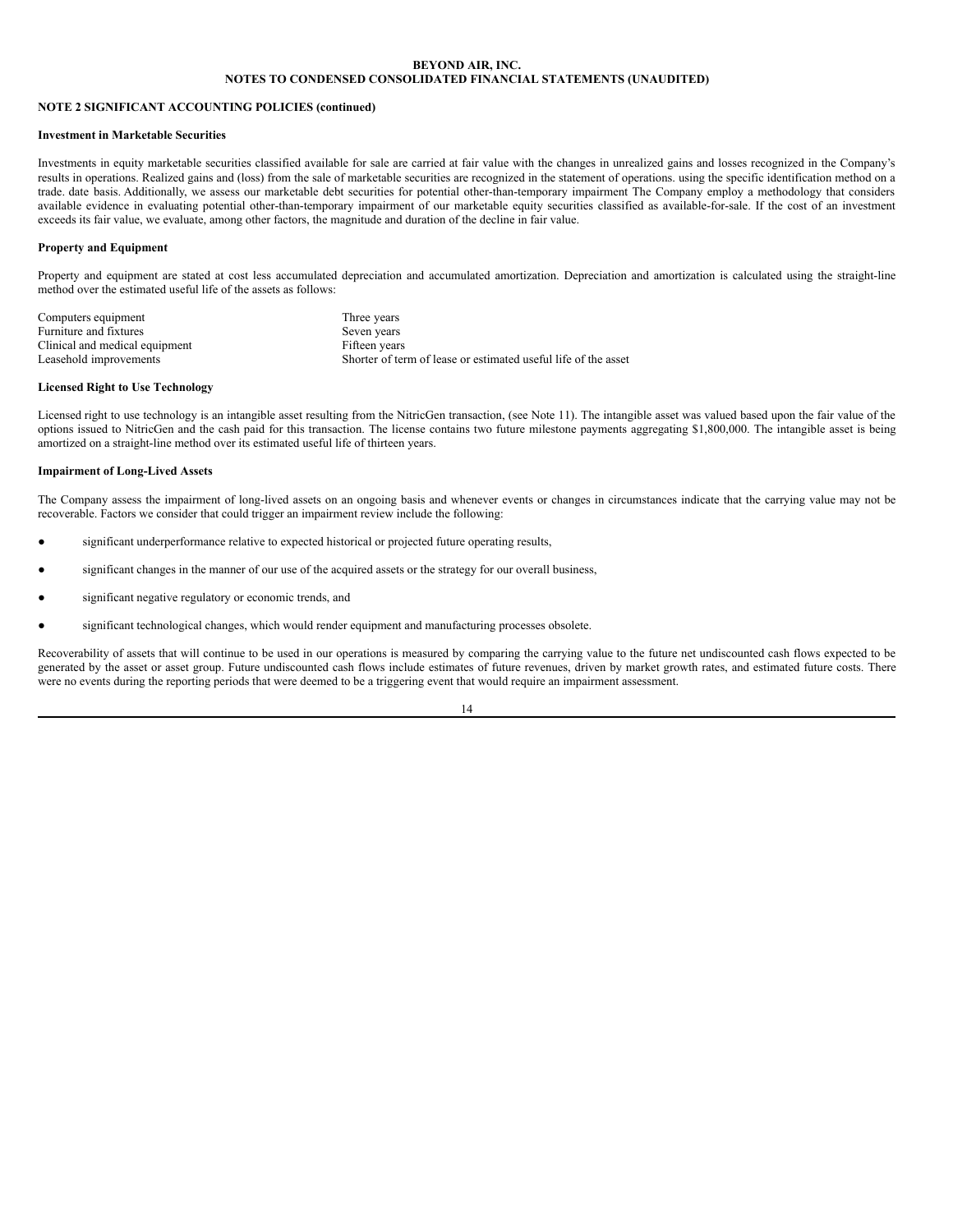## **NOTE 2 SIGNIFICANT ACCOUNTING POLICIES (continued)**

## **Net Income (Loss) Per Share**

Basic net income (loss) per share attributable to common stockholders is computed by dividing the net income (loss) attributable to common stockholders by the weighted average number of common shares outstanding for the period. Diluted net income (loss) per share is computed by dividing net income (loss) for the period by the weighted average number of shares of common stock and potentially dilutive common stock outstanding during the period. The dilutive effect of outstanding options, warrants, and other stock-based compensation awards is reflected in diluted net income (loss) per share by application of the treasury stock method. The calculation of diluted net income (loss) per share excludes all anti-dilutive common shares. For periods in which the Company has reported net losses, diluted net loss per share attributable to common stockholders is the same as basic net loss per share attributable to common stockholders, because such common shares are not assumed to have been issued if their effect is anti-dilutive.

#### **Recently Adopted Accounting Pronouncements**

On April 1, 2019, the Company adopted Accounting Standards Update No. 2016-02, Leases (Topic 842) (ASU 2016-02), as amended, which generally requires lessees to recognize operating and financing lease liabilities and corresponding right-of-use (ROU) assets on the balance sheet and to provide enhanced disclosures surrounding the amount, timing and uncertainty of cash flows arising from leasing arrangements. The Company early adopted the new guidance using the modified retrospective transition approach and practical expedients to all leases existing at the date of initial application and not restating comparative periods, see Note 11).

Operating lease liabilities and their corresponding right-of-use assets are recorded based on the present value of lease payments over the expected remaining lease term. Certain adjustments to the right-of-use asset may be required for items such as prepaid or accrued rent. The interest rate implicit in our leases is typically not readily determinable. As a result, the Company utilizes its incremental borrowing rate, which reflects the fixed rate at which the Company could borrow on a collateralized basis the amount of the lease payments in the same currency, for a similar term, in a similar economic environment. In transition to ASC 842, the Company utilized the remaining lease term of its leases in determining the appropriate incremental borrowing rates. The weighted average discount rate and remaining term on lease obligation is approximately 8.3% and 3.7 years. Operating lease expense is recognized on a straight-line basis over the lease term and is included in general and administrative expenses. Amortization expense for finance (capital) leases is recognized on a straight-line basis over the lease term and is included in general and administrative expenses, while interest expense for finance leases is recognized using the effective interest method.

As of the April 1, 2019, the adoption date, the Company has identified three operating lease arrangements. The adoption of ASC 842 resulted in the recognition of operating lease liabilities and right-of-use assets of approximately of \$266,600 and \$258,600, respectively. The adoption of the standard did not have a material effect on the Company's unaudited condensed consolidated statements of operation and comprehensive loss or unaudited condensed consolidated statements of cash flows.

# *Recent Accounting Pronouncements Not Yet Adopted*

There have been no recent accounting pronouncements or changes in accounting standard during the three months ended June 30, 2019, as compared to the recent accounting standards described in the Company's Annual Report on Form 10-K for the year ended March 31, 2019, that are of significance or potential significance to the Company.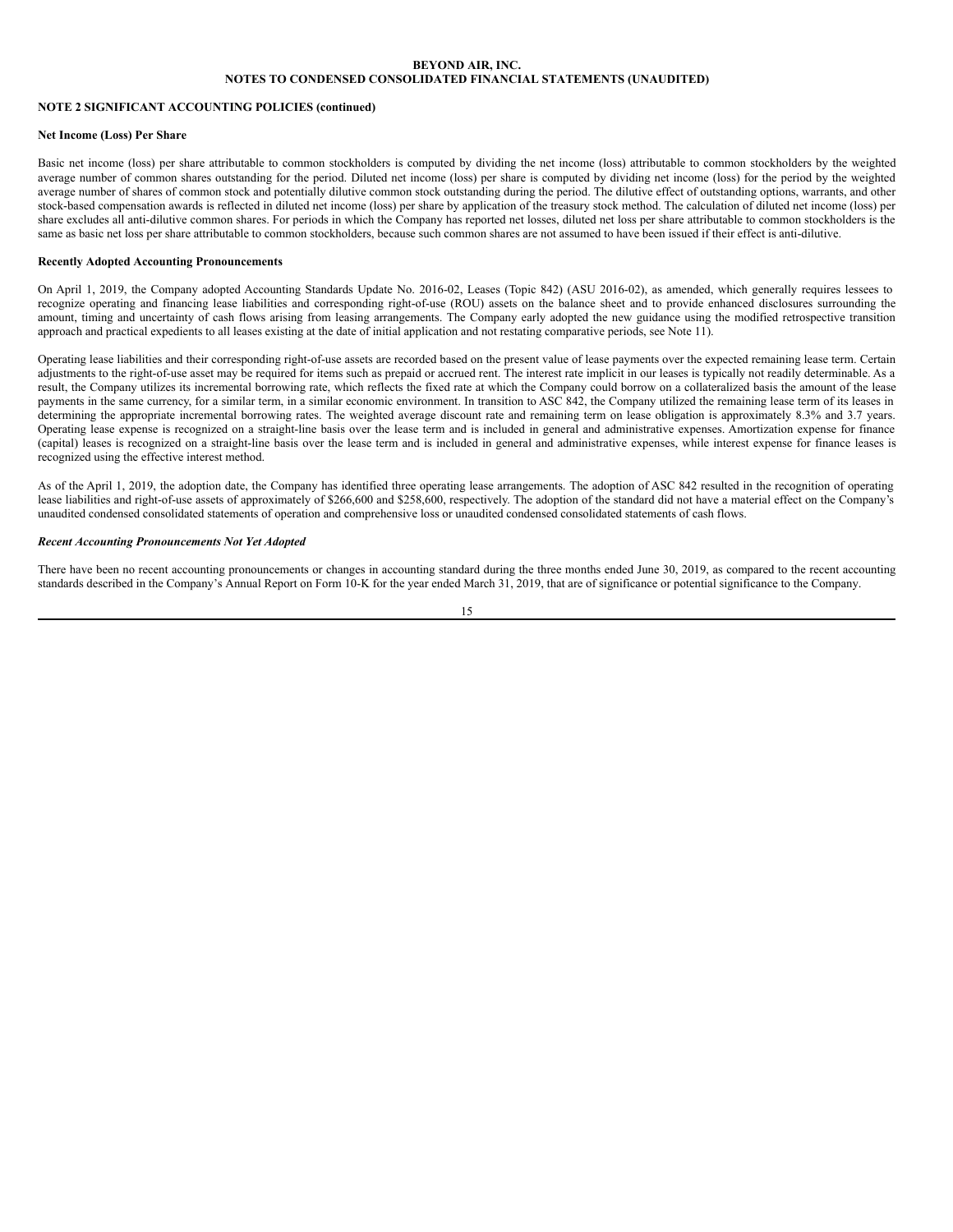# **NOTE 3 FAIR VALUE MEASUREMENT**

The Company's financial instruments primarily include cash, cash equivalents, restricted cash, marketable securities and accounts payable. Due to the short-term nature of cash, cash equivalents and accounts payable, the carrying amounts of these assets and liabilities approximate their fair value. Fair value is defined as the price that would be received to sell an asset or paid to transfer a liability (an exit price) in an orderly transaction between market participants at the reporting date. The accounting guidance establishes a three-tiered hierarchy, which prioritizes the inputs used in the valuation methodologies in measuring fair value. A fair value hierarchy has been established for valuation inputs that gives the highest priority to quoted prices in active markets for identical assets or liabilities and the lowest priority to unobservable inputs. The fair value hierarchy is as follows:

- Level 1 quoted prices in active markets for identical assets or liabilities;
- Level 2 inputs other than Level 1 that are observable, either directly or indirectly, such as quoted prices in active markets for similar assets or liabilities, quoted prices for identical or similar assets or liabilities in markets that are not active, or other inputs that are observable or can be corroborated by observable market data for substantially the full term of the assets or liabilities; or

Level 3 - unobservable inputs that are supported by little or no market activity and that are significant to the fair value of the assets or liabilities.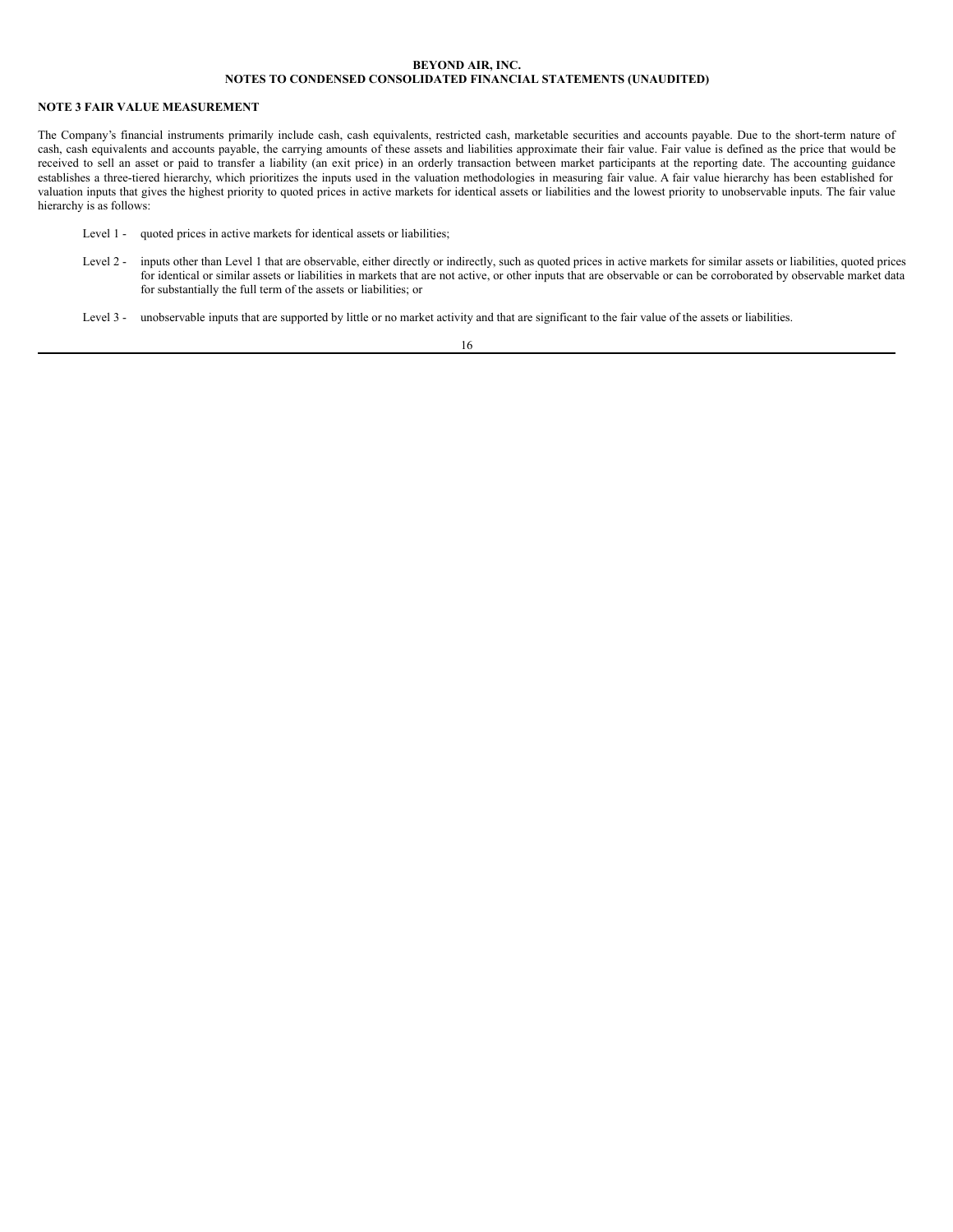# **NOTE 3 FAIR VALUE MEASUREMENT (continued)**

|                                             |    | As of June 30, 2019  |  |         |  |         |    |            |  |
|---------------------------------------------|----|----------------------|--|---------|--|---------|----|------------|--|
|                                             |    | Level 1              |  | Level 2 |  | Level 3 |    | Total      |  |
| <b>Assets</b>                               |    |                      |  |         |  |         |    |            |  |
| Marketable equity securities -              |    |                      |  |         |  |         |    |            |  |
| Circassia Pharmaceuticals plc (Note 9)      | S. | 2,805,109            |  |         |  |         | S. | 2,805,109  |  |
| Mutual funds: short-term fixed income funds |    | 8,202,129            |  |         |  |         |    | 8,202,129  |  |
|                                             |    | 11,007,238           |  |         |  |         |    | 11,007,238 |  |
|                                             |    | As of March 31, 2019 |  |         |  |         |    |            |  |
|                                             |    | Level 1              |  | Level 2 |  | Level 3 |    | Total      |  |
| Assets                                      |    |                      |  |         |  |         |    |            |  |
| Marketable equity securities -              |    |                      |  |         |  |         |    |            |  |
| Circassia Pharmaceuticals plc (Note 9)      |    | 5,649,486            |  |         |  |         | S  | 5,649,486  |  |
| Mutual funds: short-term fixed income funds |    | 893,181              |  |         |  |         |    | 893,181    |  |
|                                             |    | 6,452,667            |  |         |  |         |    | 6.542.667  |  |

Net losses recognized during the three months ended June 30, 2019 in marketable equity securities were approximately \$2.3 million. Unrealized net losses recognized during the quarter on marketable equity securities held as of June 30, 2019 were approximately \$2.1 million. There were no gains or losses from marketable securities during the three months ended June 30, 2018.

# **NOTE 4 PROPERTY AND EQUIPMENT**

Property and equipment consist of the following as of June 30, 2019 and March 31, 2019, respectively:

|                                           | June 30, 2019 |            |   | March 31, 2019 |  |  |
|-------------------------------------------|---------------|------------|---|----------------|--|--|
|                                           |               |            |   |                |  |  |
| Clinical and medical equipment            |               | 357,795    | S | 357,795        |  |  |
| Computer equipment                        |               | 45,269     |   | 42,782         |  |  |
| Furniture and fixtures                    |               | 42,089     |   | 41,464         |  |  |
| Leasehold improvements                    |               | 5,336      |   | 5,336          |  |  |
|                                           |               | 450,489    |   | 447,377        |  |  |
| Accumulated depreciation and amortization |               | (220, 407) |   | (202, 505)     |  |  |
|                                           |               | 230,082    |   | 244,872        |  |  |

Depreciation and amortization expense related to fixed assets for the three months ended June 30, 2019 and June 30, 2018 was \$17,902 and \$13,816.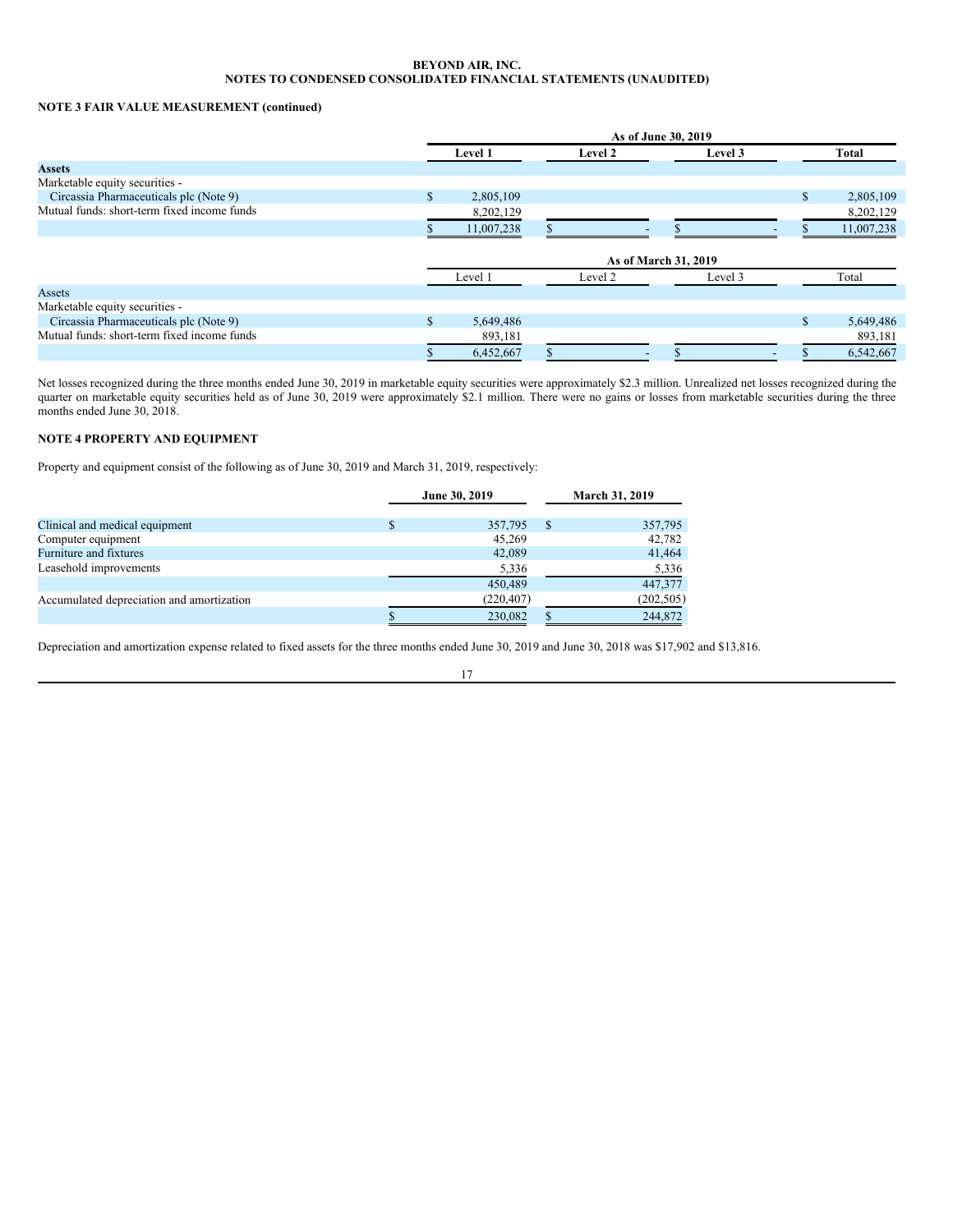# **NOTE 5 SHAREHOLDER'S EQUITY**

In August 2018, the Company entered into a Stock Purchase Agreement with Lincoln Park Corporation for \$20 million. The Company may sell and issue LPC and LPC is obligated to purchase up to \$20 million in value of shares of common stock from time to time over three years. The Company may direct LPC, at its sole discretion, and subject to certain conditions, to purchase up to 10,000 to 30,000 shares of common stock on any business day, provided that at least one business day has passed since the most recent purchase. The amount of a purchase may be increased under certain circumstances provided, however that LPC cannot make any single purchase that exceeds \$750,000. The purchase price of shares of common stock related to the future funding will be based on the then prevailing market prices of such shares at the time of sales as described in the Stock Purchase Agreement. For the three months ended June 30, 2019, the Company received proceeds of \$1,173,810 from the sale of 250,000 shares of the Company's stock, or an average price per share of \$4.70. There is \$17,482,005 remaining under the Purchase Agreement as of June 30, 2019.

On June 3, 2019, the Company entered into a Stock Purchase Agreement ("Offering") with investors for the issuance of 1,583,743 unregistered shares of common stock. The Company raised net proceeds was \$7,839,494. The Company's CEO participated in this offering and invested \$300,000 and received 58,253 shares of common stock, or \$5.15 per share.

On July 2, 2019, the SEC declared effective, the Company's Form S3 shelf registration statement which allows the Company to sell up to \$100 million of equity securities.

# **Stock to be Issued to a Vendor**

During the year ended March 31, 2019, the Company is obligated to issue 30,000 shares to a vendor for services related to investor relations. The Company recorded stockbased compensation of \$144,000 for the shares to be issued, or \$4.80 per share, at fair market value. The Company recorded this obligation as a liability for shares to be issued. For the three months ended June 30, 2019, the Company recorded stock-based compensation of \$22,500 and increased the liability to fair market value since the stock has not been issued.

#### **Issuance of Restricted Shares**

On December 26, 2018, the Board of directors approved the issuance of 304,000 and 36,000 shares of restricted stock to the board of directors, officers, employees and consultants to be granted on December 31, 2018 and January 1, 2019, respectively. The restricted stock vests annually over five years. The Company recorded stock-based compensation expense of \$151,131 for the three months ended June 30, 2019 associated with this grant.

# **Stock Option Plan**

The Company has an amended and restated Equity Incentive Option Plan (the "2013 Plan"), that grants stock options, restricted stock units and restricted shares to officers, directors, employees, and non-employees for shares of the Company's stock. The options vesting terms are generally between two to four years and expire up to ten years after the grant date. On December 26, 2018 and February 13, 2019, the Board of Directors authorized the increase of an additional 600,000 and 1,000,000 shares to a total of 3,100,000 shares for issuance under the 2013 Plan, respectively. As of June 30, 2019, there are 313,639 options available for future grants.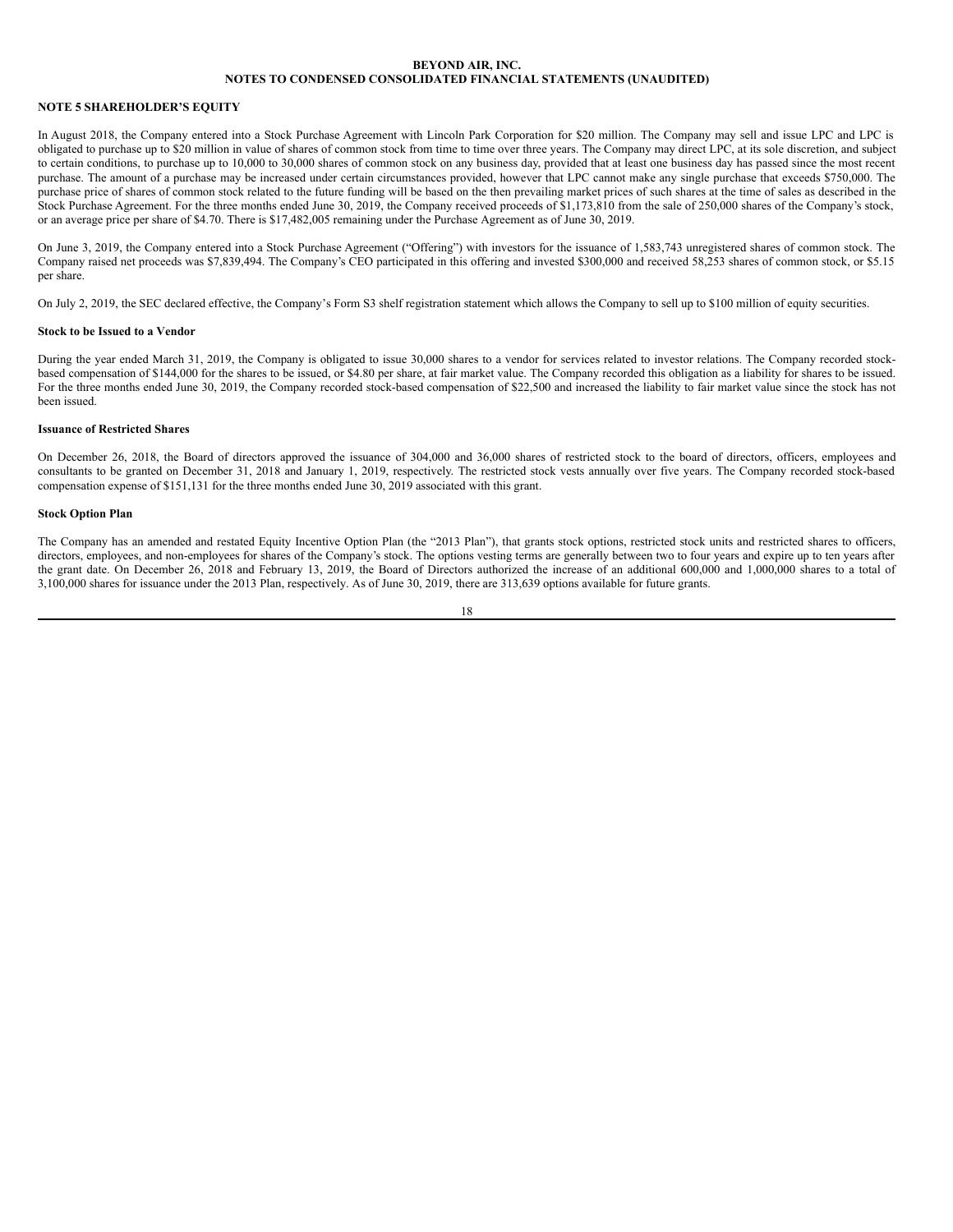A summary of the Company's options for the three months ended June 30, 2019, is as follows:

|                                         | <b>Number</b><br><b>Of Options</b> |   | Weighted<br>Average<br><b>Exercise</b><br><b>Price - Options</b> | Weighted<br>Average<br>Remaining<br>Contractual<br><b>Life-Options</b> |               | Aggregate<br><b>Intrinsic</b><br>Value |
|-----------------------------------------|------------------------------------|---|------------------------------------------------------------------|------------------------------------------------------------------------|---------------|----------------------------------------|
| Options outstanding as of April 1, 2019 | 2,375,812                          | S | 4.32                                                             | 9.2                                                                    | <sup>\$</sup> | 2,931,535                              |
| Granted                                 | 10,000                             |   | 5.67                                                             |                                                                        |               |                                        |
| Exercised                               | (32, 122)                          |   | 2.61                                                             |                                                                        |               | (94, 420)                              |
| Forfeited                               | (14, 475)                          |   | 5.46                                                             |                                                                        |               |                                        |
| Outstanding as of June 30, 2019         | 2,339,215                          |   | 4.33                                                             | 8.9                                                                    |               | 2,837,115                              |
| Exercisable as of June 30, 2019         | 809,632                            |   | 4.37                                                             | 8.1                                                                    |               | 1,606,365                              |

As of June 30, 2019, the Company has unrecognized stock-based compensation expense of approximately \$3,167,000 related to unvested stock options and is expected to be expensed over the weighted average remaining service period of 1.6 years. The weighted average fair value of options granted was \$4.10 per share during the three months ended June 30, 2019. The following were utilized on the date of grant:

|                           | June 30, 2019 | <b>June 30, 2018</b> |
|---------------------------|---------------|----------------------|
| Risk - free interest rate | 2.3%          | $2.7\%$              |
| Expected volatility       | 83.4%         | 84.5%                |
| Dividend yield            | $0\%$         | $0\%$                |
| Expected terms (in years) |               | $6.25 - 10$          |

The following summarizes the components of stock-based compensation expense for the three months ended June 30, 2019 and June 30, 2018, respectively

|                                        | <b>Three Months Ended</b><br>June 30, 2019 |   | <b>Three Months Ended</b><br>June 30, 2018 |
|----------------------------------------|--------------------------------------------|---|--------------------------------------------|
| Research and development               | 149,922                                    | S | 69,427                                     |
| General and administrative             | 769,115                                    |   | 10,573                                     |
| Total stock-based compensation expense | 919.037                                    |   | 80,000                                     |
|                                        | 19                                         |   |                                            |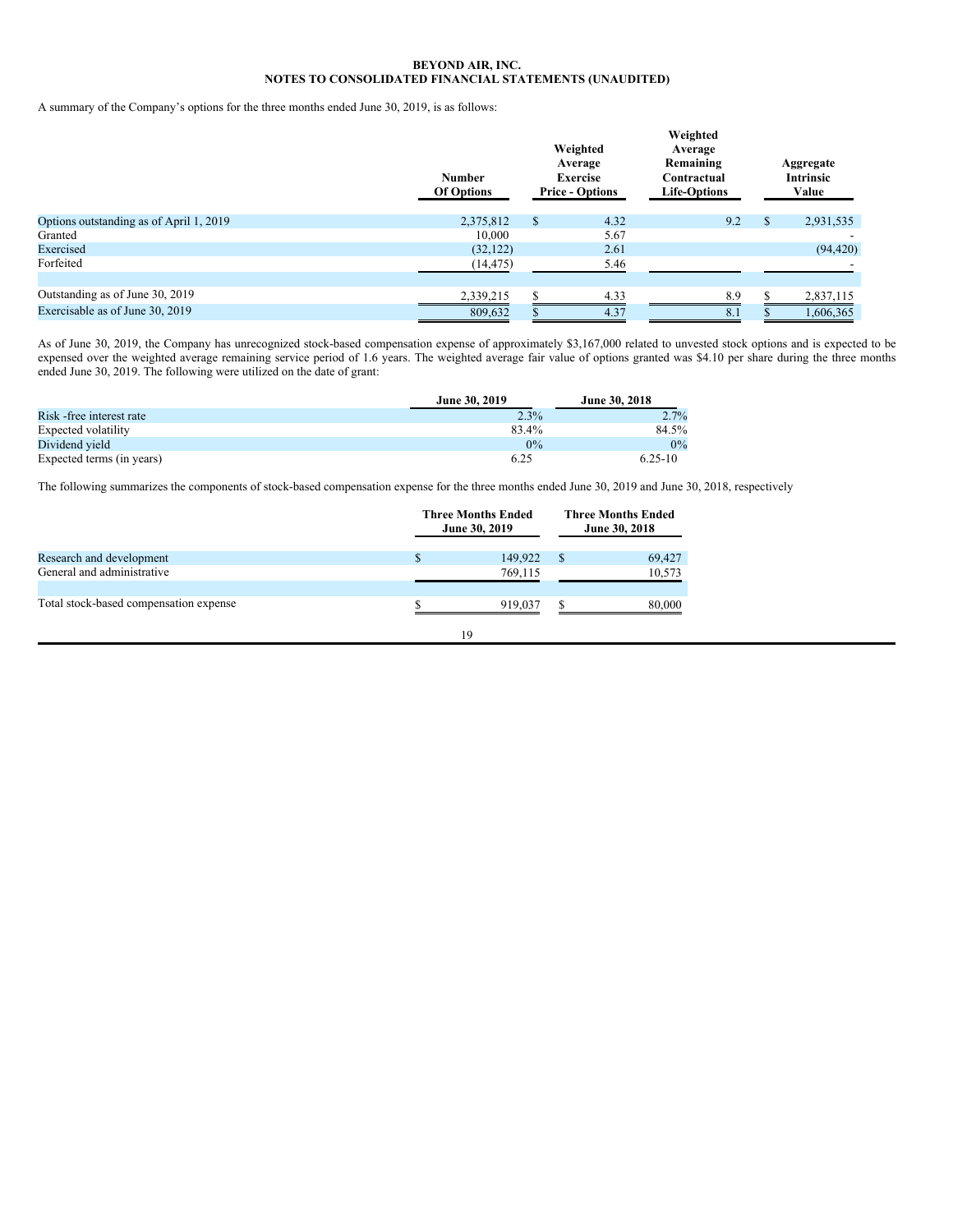# **NOTE 5 SHAREHOLDER'S EQUITY (continued)**

# **Warrants**

A summary of the Company's outstanding warrants as of June 30, 2019 are as follows:

|                                       | <b>Number Of</b> |          | <b>Exercise</b> | Date Of            |
|---------------------------------------|------------------|----------|-----------------|--------------------|
| <b>Warrant Holders</b>                | Warrants         |          | Price           | <b>Expiration</b>  |
| January 2017 offering - investors     | 1,701,616        |          | 4.25            | January $2022(a)$  |
| January 2017 offering - investors     | 1,701,616        |          | 4.25            | February $2022(a)$ |
| March 2017 offering - investors       | 220,988          | <b>S</b> | 4.25            | March $2021(a)$    |
| March 2017 offering - placement agent | 11.050           | \$.      | 4.25            | March $2021(a)$    |
| March 2018 offering - investors       | 2,299,802        | <b>S</b> | 4.25            | March 2022         |
| Third-party license agreement         | 208,333          | S        | 4.80            | January 2024       |
| Total                                 | 6.143.405        |          |                 |                    |

(a) These warrants have down round protection.

There were no warrants exercised during the three months ended June 30, 2019 or for the three months ended June 30, 2018.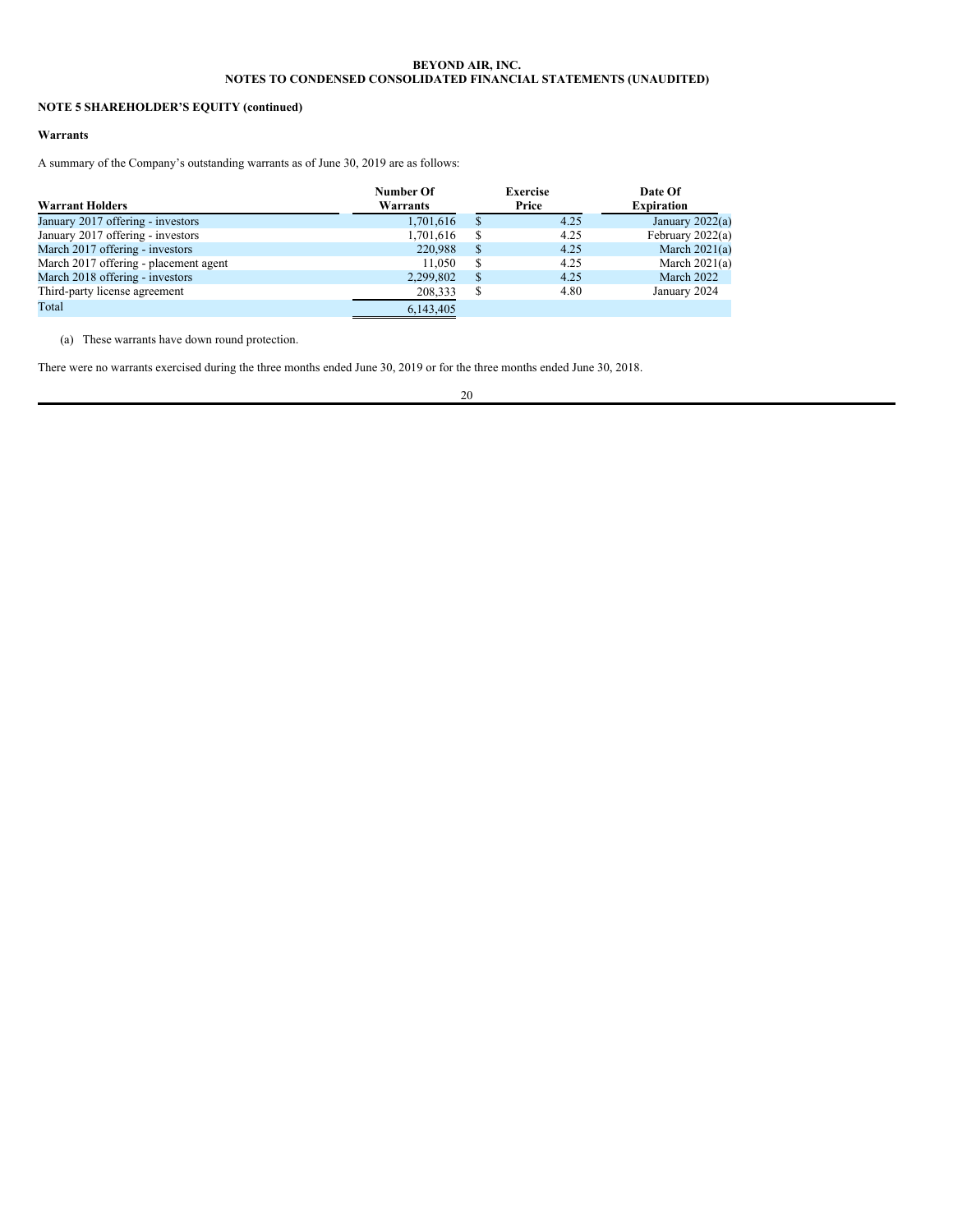# **NOTE 6 CURRENT ASSETS AND PREPAID EXPENSES**

A summary of current assets and prepaid expenses as of June 30, 2019 and March 31, 2019 is as follows:

|                          | June 30, 2019 | <b>March 31, 2019</b> |
|--------------------------|---------------|-----------------------|
| Research and development | 200,000       | 324,063               |
| Insurance                | 204.452       | 297.945               |
| Other                    | 140.699       | 166,401               |
|                          | 545.15        | 788,409               |

# **NOTE 7 ACCRUED EXPENSES**

A summary of the accrued expenses as of June 30, 2019 and March 31, 2019 is as follows:

|                                | June 30, 2019 | <b>March 31, 2019</b> |
|--------------------------------|---------------|-----------------------|
| Research and development       | 183.619       | 103,320               |
| Professional fees              | 973,515       | 1,030,127             |
| Income taxes payable           | 154,300       | 154,300               |
| Employee salaries and benefits | 96.362        | 183,271               |
| Other                          | 106.752       | 96.620                |
| Total                          | 1.514.548     | 1,567,638             |

# **NOTE 9 LICENSE AGREEMENT**

On January 23, 2019, the Company entered into an agreement for commercial rights ("the License Agreement") with Circassia Pharmaceuticals plc, (located in the United Kingdom) for persistent pulmonary hypertension of the newborn (PPHN) and future related indications at concentrations of  $\leq 80$  ppm in the hospital setting in the United States and China. The Company may receive payments up to \$32.5 million in up front and regulatory milestones, of which \$31.5 million is associated with the U.S. market. All such payments are payable in cash or ordinary shares of Circassia Pharmaceuticals plc, at the discretion of Circassia Pharmaceuticals, Inc., with payments in cash discounted by approximately 5%. Royalties are payable in cash.

This contract was evaluated under ASC 606, which was adopted by the Company during fiscal 2019. Based upon the evaluation, it was determined that the contract consists of five performance obligations, as follows:

- Performance Obligation 1: transfer of functional intellectual property rights to Circassia, which includes:
	- o the consummation of the License, Development, and Commercialization Agreement, which included significant pre-agreement negotiation, product specification, and
	- o the successful completion of the pre-submission meeting with the FDA. At this meeting the FDA reinforced their assessment of AirNOvent as a medical device.
- Performance Obligation 2: ongoing support associated with the PMA submission and regulatory approval by the FDA. This also includes development activities including manufacturing readiness process ahead of the approval.

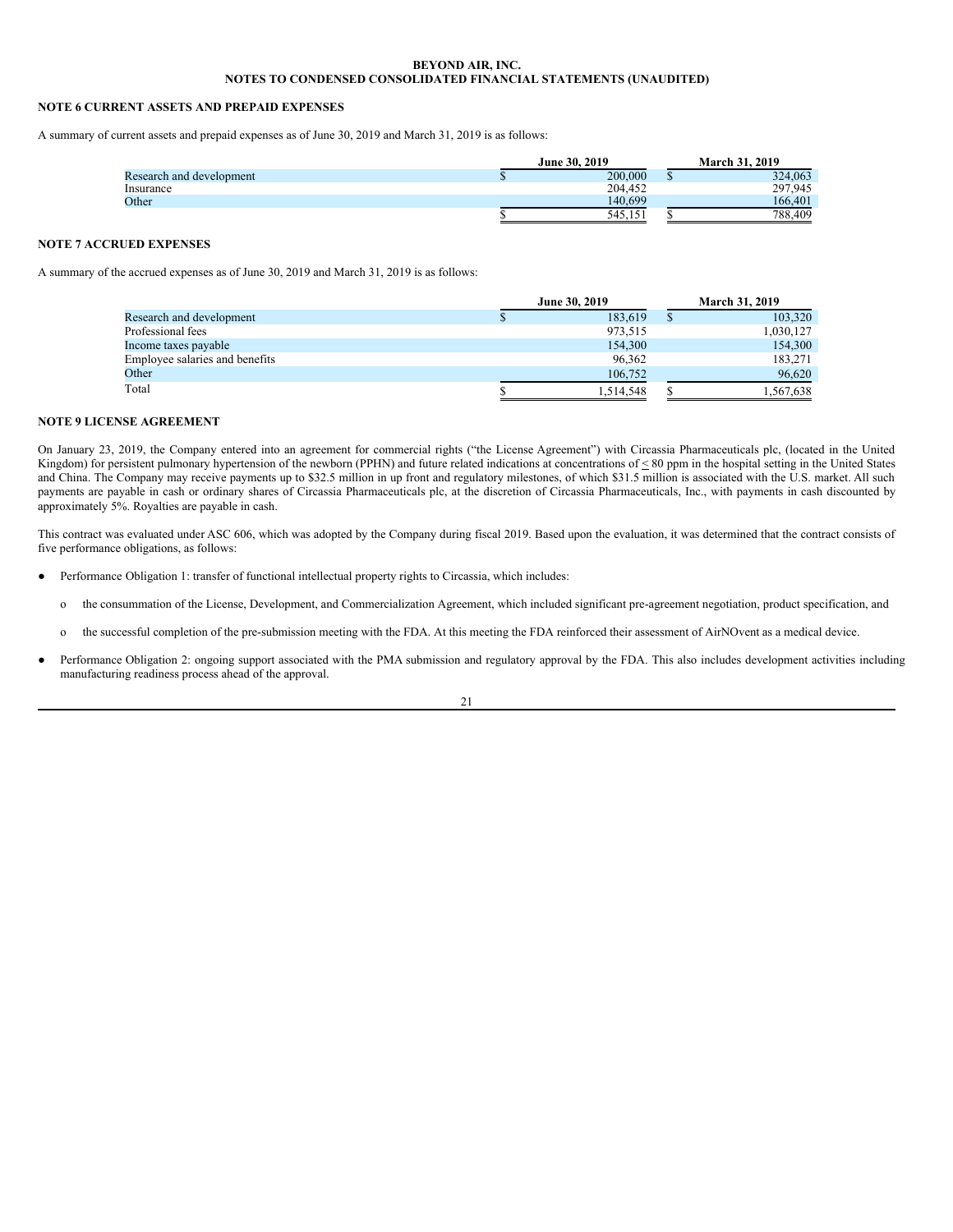# **NOTE 9 LICENSE AGREEMENT (continued)**

- Performance Obligation 3: launch of the approved product in the field in the USA upon FDA regulatory approval
- Performance obligation 4: FDA approval of the product in the field for use in cardiac surgery
- Performance obligation 5: regulatory approval in China for marketing and sale of the product in China for any indication

In consideration of the rights and licenses granted to Circassia by the Company, Circassia shall pay the Company the following milestone amounts in US dollars or Circassia shares:

- \$7.35 million upon signing or 12,00,971 ordinary shares of Circassia Pharmaceuticals plc;
- \$3.15 million payable within five (5) business days following the successful completion of a Food and Drug Administration (the "FDA") pre-submission meeting or 5,271,844 ordinary shares of Circassia Pharmaceuticals plc;
- \$12.6 million payable on the sooner of ninety (90) days post FDA approval of the Product or the launch of the Product in the United States,
- \$8.4 million payable within five (5) business days following the approval by the FDA of the Product in certain hospital and clinic settings for use in cardiac surgery; and
- \$1.05 million payable within five (5) business days following approval by the FDA equivalent in China for marketing and sale of the Product.

In addition, Circassia shall pay the Company the following royalty amounts until expiration of all of the applicable patents:

- A one-time 5% royalty on the first cumulative \$50 million in gross profit in the United States;
- A one-time 5% royalty on the first cumulative \$20 million in gross profit in China;

Thereafter, running royalty amounts of 15% of annual gross profit (United States & China combined) up to and including \$100 million and 20% of annual gross profit (United States & China combined) exceeding \$100 million.

Following expiration of the patents, Circassia shall pay the Company a 14% royalty on annual gross profits up to and including \$100 million and a 19% royalty on annual gross profits exceeding \$100 million.

Due to the consideration constraints associated with milestones 3, 4, and 5, only the amounts associated with milestone 1 and 2 have been allocated. During the three months ended March 31, 2019, the Company met the first two milestones under the license agreement and received 17,572,815 ordinary shares valued at \$9,987,295. This consideration was allocated to the first two performance obligations. one being the transfer of the intellectual property to Circassia, which was recognized at a point in time and was valued at \$7,116,232 and the other being the ongoing support associated with the PMA submission and regulatory approval by the FDA, which was valued at \$2,871,063 and recorded as deferred revenue to be recognized over a period of time from the commencement of the agreement to when management expects to submit the PMA. For the three months ended June 30, 2019, and June 30, 2018, \$627,469 and \$0, respectively of such revenue associated with this second performance obligation has been recognized. As of June 30, 2019 and March 31, 2019, deferred revenue was \$1,635,825 and \$2,263,294.

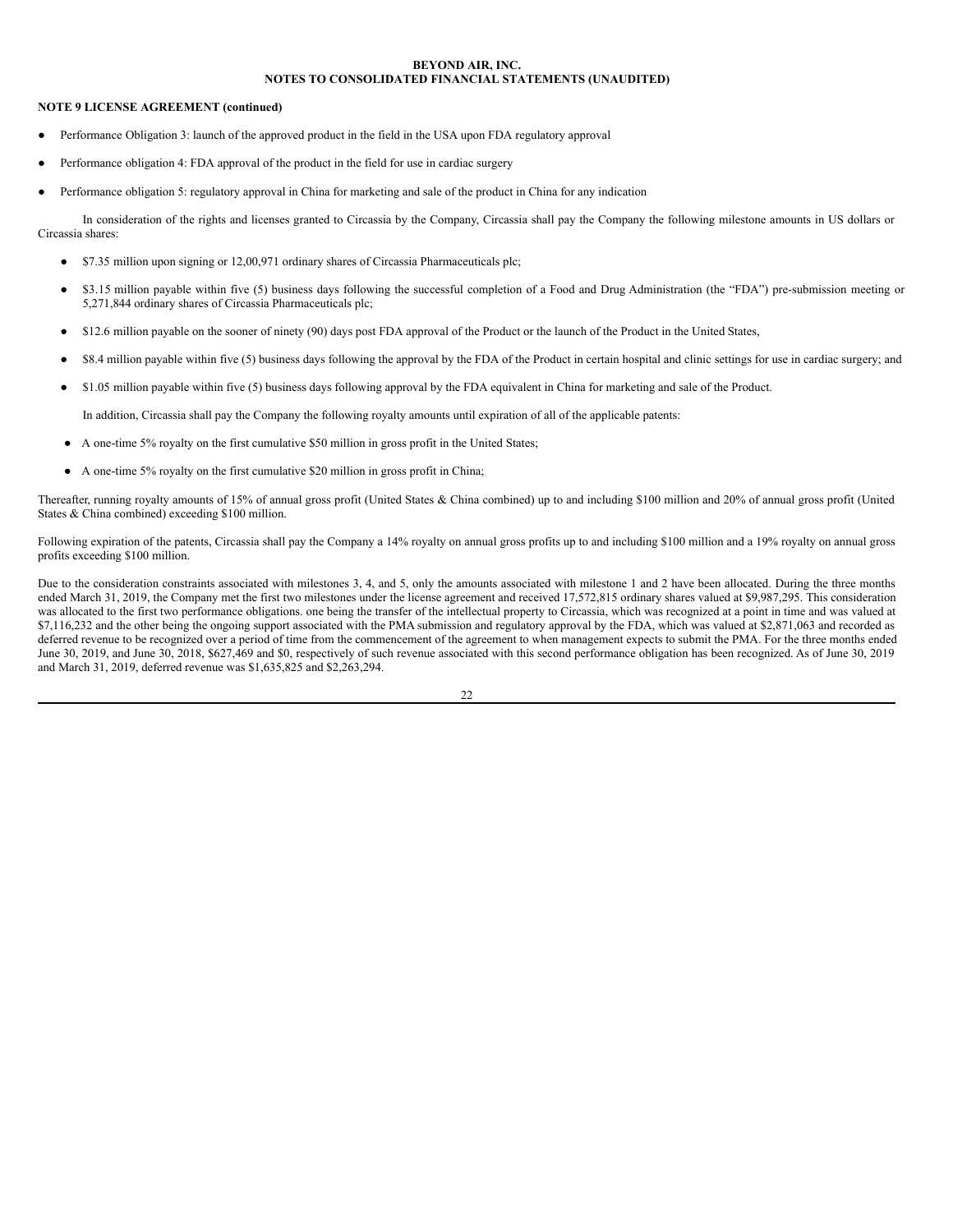# **NOTE 10 LOAN PAYABLE**

In January 2019, and in connection with the Company's insurance policy, a loan of \$292,500 was used to finance part of the premium. There are ten monthly payments of \$29,687 and the interest rate is 3.3% per annum. The balance as of June 30, 2019 and March 31, 2019 was \$147,238 and \$263,604, respectively.

# **NOTE 11 COMMITMENTS AND CONTINGENCIES**

On October 22, 2013, the Company entered into a patent license agreement with a third party, pursuant to which AIT agreed to pay to the third party a non-refundable upfront fee of \$150,000 and is obligated to pay 5% royalties of any licensed product net sales, but at least \$50,000 per annum through the term of the agreement and the advance is credited against future royalties payments. As of June 30, 2019, the Company did not pay any royalties since the Company did not have any revenues from this license. The term of the agreement extends through the life of applicable patents and may be terminated by either party with 60 days' prior written notice in the event of a breach of the agreement, and may be terminated unilaterally by CareFusion with 30 days' prior written notice in the event that we do not meet certain milestones.

In August 2015, BA Ltd entered into an Option Agreement (the "Option Agreement") with a third party whereby AIT acquired the Option to purchase certain intellectual property assets and rights (the "Option") on September 7, 2016 for \$25,000. On January 13, 2017, the Company exercised the Option and paid \$500,000. The Company became obligated to make certain one-time development and sales milestone payments to Pulmonox, commencing with the date on which we receive regulatory approval for the commercial sale of the first product candidate qualifying under the agreement. These milestone payments are capped at a total of \$87 million across three separate and distinct indications that fall under the agreement, with the majority of them, approximately \$83 million, being sales related based on cumulative sales milestones for each of the three products.

On January 31, 2018 the Company entered into an agreement ("Agreement") with NitricGen, Inc. ("NitricGen") acquire a global, exclusive, transferable license and associated assets including intellectual property, know-how, trade secrets and confidential information from NitricGen related to NO delivery systems ("Delivery System"). The Company acquired the licensing right to use the technology and agreed to pay NitricGen a total of \$2,000,000 in future payments based upon achieving certain milestones, as defined in the Agreement, and royalties on sales of the Delivery System. The Company paid NitricGen \$100,000 upon the execution agreement, \$100,000 upon achieving the next milestone and issued 100,000 options to purchase the Company's stock valued at \$295,000 upon executing the agreement. The remaining future milestone payments are \$1,800,00 of which \$1,500,000 in six months after the first approval of the eNOGenerator by the FDA or EMEA.

# *Operating Leases*

In March 2018, the Company entered into an operating lease for office space in Madison, Wisconsin. The lease commenced in March 2018, with the Company providing a security deposit of \$1,728, which is recorded as restricted cash in the unaudited condensed consolidated balance sheets. The lease agreement expires in April 2021, at which point the Company has the option to renew the lease for one additional five-year term. The renewal period was not included the lease term for purposes of determining the lease liability or right-of-use asset.

In May 2018, the Company entered into an operating lease for office space in Garden City, New York. The lease commenced in July 2018, with the Company providing a security deposit of \$9,771, which is recorded as restricted cash in the unaudited consolidated balance sheets. The lease agreement expires in June 2023, at which point the Company has the option to renew the lease for one additional three-year term. The renewal period was not included the lease term for purposes of determining the lease liability or right-of-use asset.

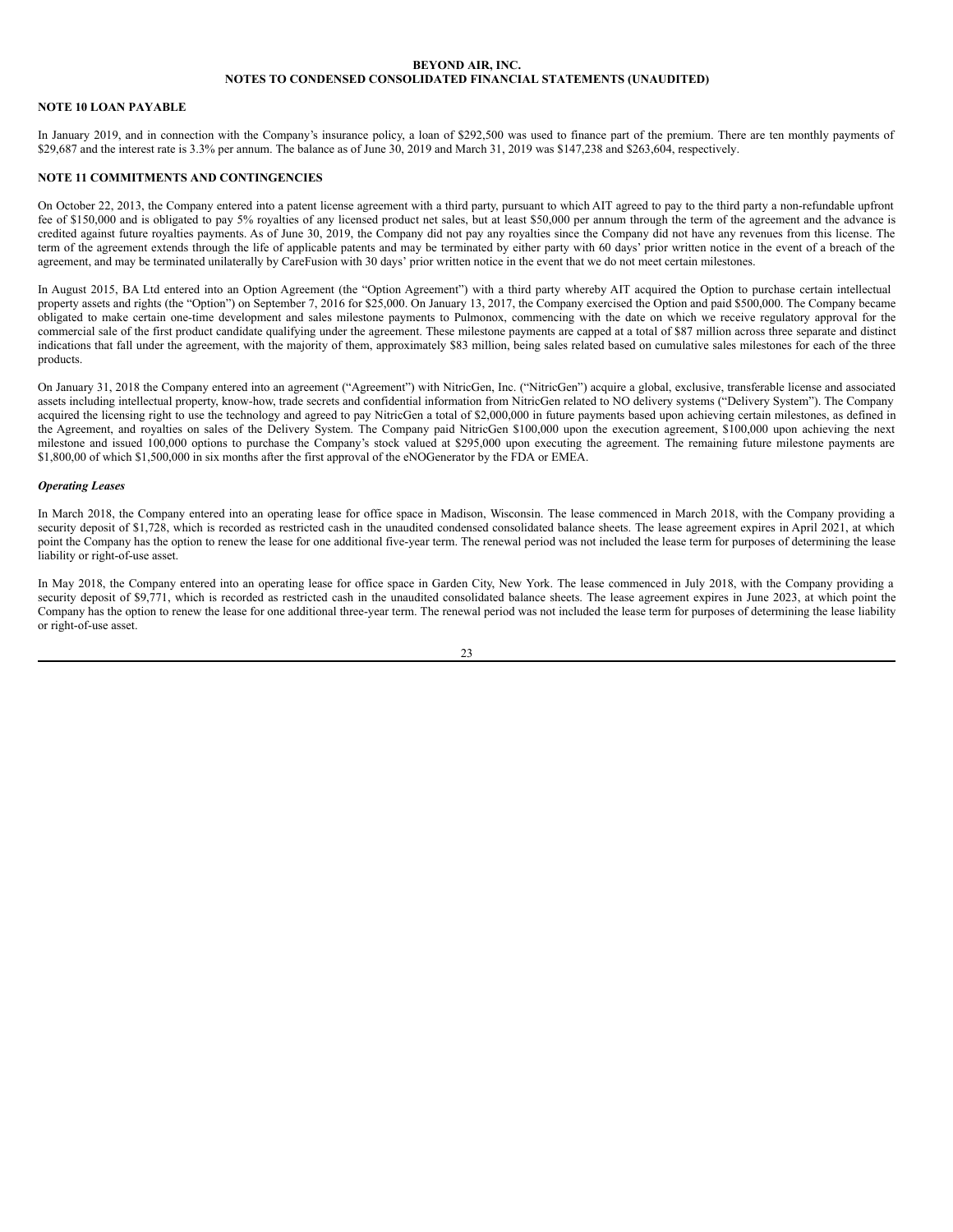# **NOTE 11 COMMITMENTS AND CONTINGENCIES (continued)**

The Company has other operating lease agreements with commitments of less than one year or that are not significant. The Company elected the practical expedient option and as such these lease payments are expensed as incurred.

| <b>Other Information</b>                                                      |                                       |
|-------------------------------------------------------------------------------|---------------------------------------|
| Cash paid for amounts included in the measurement of lease liabilities:       |                                       |
| Cash paid                                                                     | 19,927                                |
| Right-of-use assets obtained in exchange for new operating lease liabilities: |                                       |
| Weighted-average remaining lease term — operating leases                      | 3.7 years                             |
| Weighted-average discount rate — operating leases                             | 8.3%                                  |
| <b>Maturity of Lease Liabilities</b>                                          | Three months ended<br><b>June 30.</b> |
|                                                                               | <b>Operating Leases</b>               |
| Remainder of 2020                                                             | 61.074                                |

| $K$ unamuu 01 2020                 | 01,07<br>Φ |
|------------------------------------|------------|
| 2021                               | 83,117     |
| 2022                               | 64,826     |
| 2023                               | 64,693     |
| 2024                               | 9,281      |
| Total lease payments               | 282,991    |
| Less: interest                     | (40,079)   |
| Present value of lease liabilities | 242,912    |
|                                    |            |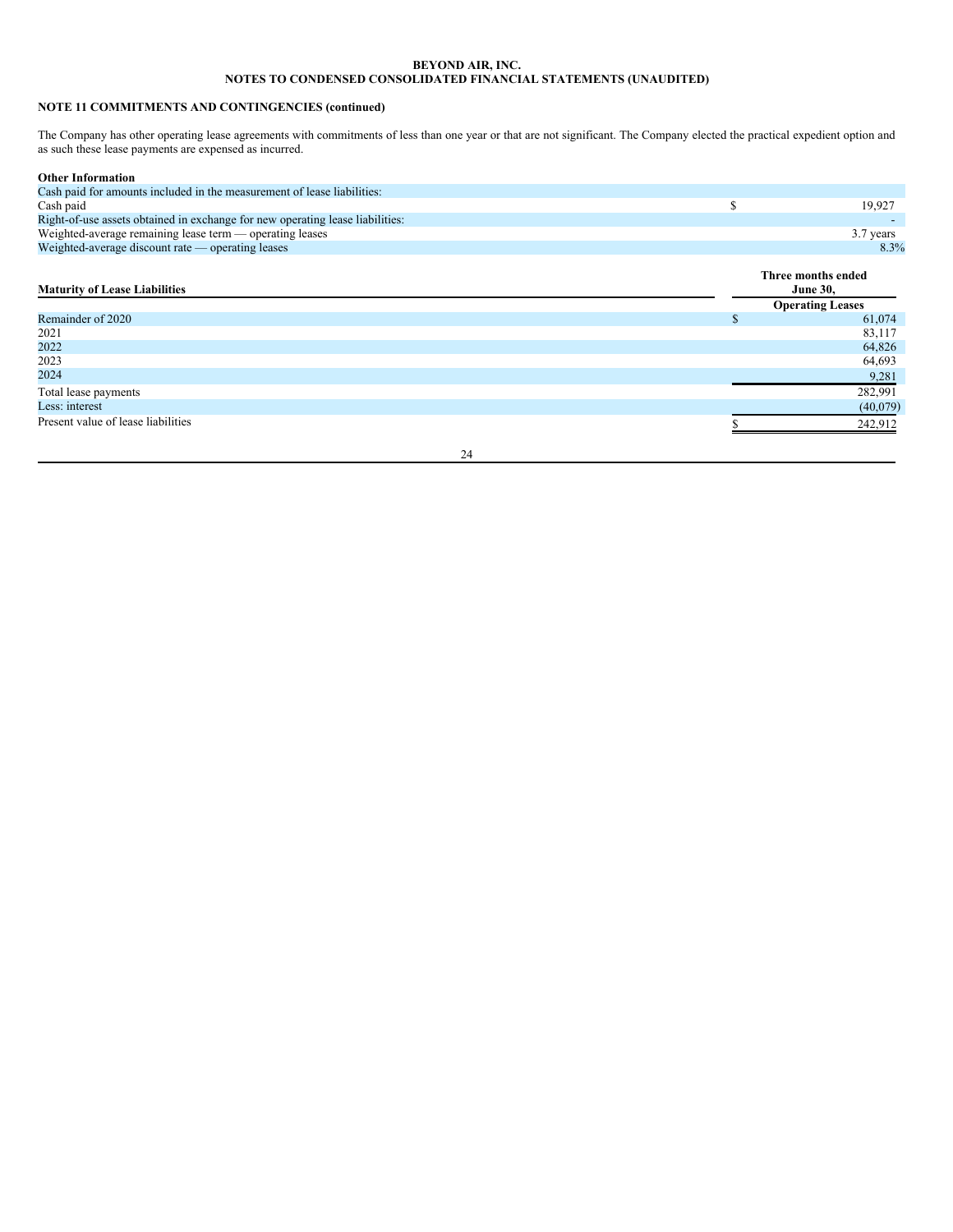# **NOTE 11 COMMITMENTS AND CONTINGENCIES (continued)**

# Litigation Contingencies

On March 16, 2018, Empery Asset Master, Ltd., Empery Tax Efficient, LP and Empery Tax Efficient II, LP, (collectively, "Empery"), filed a complaint in the Supreme Court of the State of New York, relating to the notice of adjustment of both the exercise price of and the number of warrant shares issuable under warrants issued to Empery in January 2017. The Empery Suit alleges that, as a result of certain circumstances in connection with the February 2018 Offering, the January 2017 Warrants issued to Empery provide for adjustments to both the exercise price of the warrants and the number of warrant shares issuable upon such exercise. Empery seeks monetary damages and declaratory relief under theories of breach of contract or contract reformation predicated on mutual mistake. The Company intends to vigorously defend all claims. The Company believes they met the contractual requirements of the contract and properly adjusted the applicable warrants in accordance with the protection features.

Given the early stage of the litigation, it is not possible to determine or assess the probability of any particular outcome.

Certain officer agreements contain a change of control provision for payment of severance arrangements.

# **NOTE 12 SUBSEQUENT EVENTS**

From July 1, 2019 through August 13, 2019, the Company issued and sold 160,000 shares of common stock for proceeds of \$808,184 representing an average price of \$5.05 per share to LPC, (see Note 5).

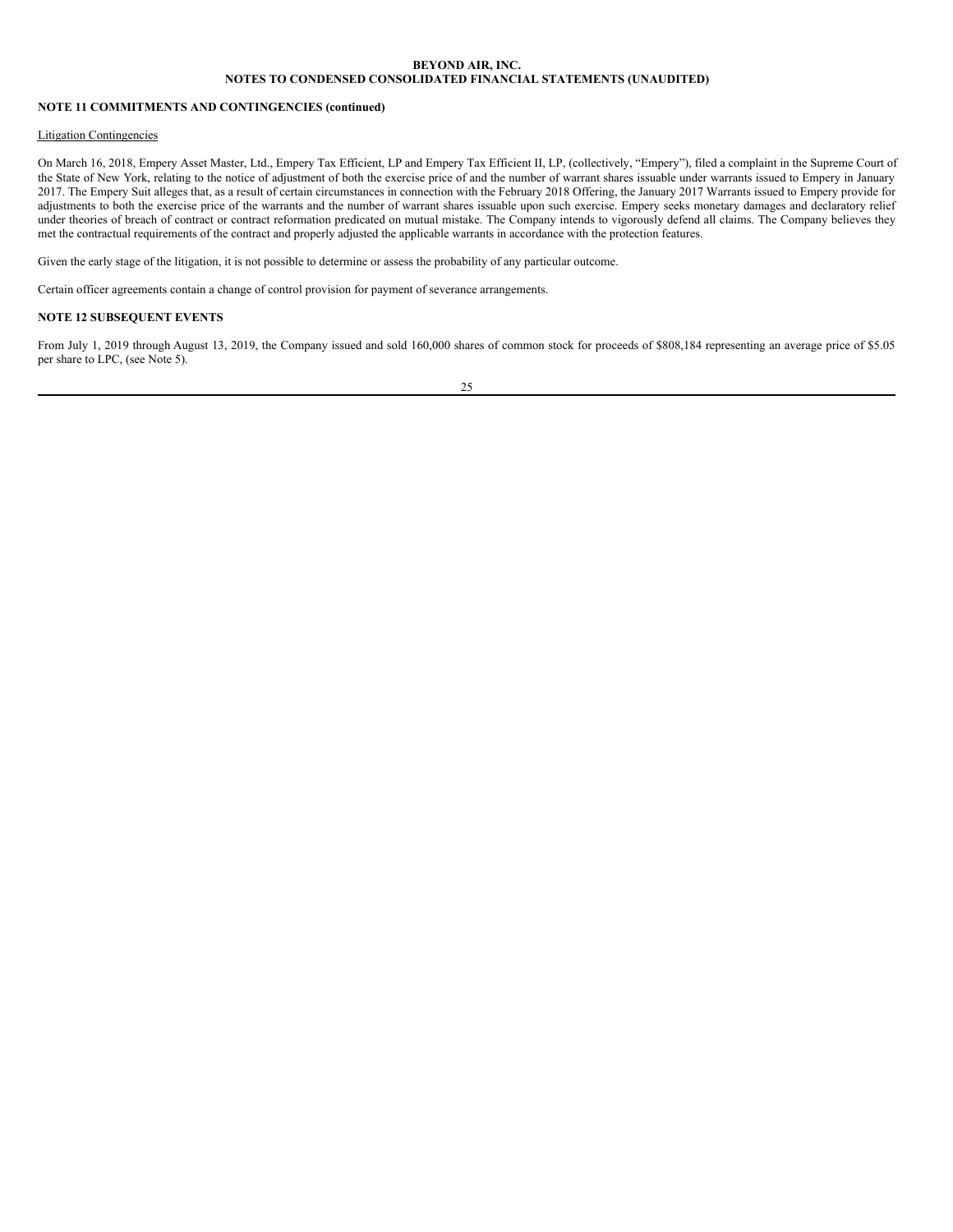# <span id="page-25-0"></span>**ITEM 2. Management's Discussion and Analysis of Financial Condition and Results of Operations.**

# **Note Regarding Forward-Looking Statements**

This Quarterly Report on Form 10-Q contains "forward-looking statements." Forward-looking statements include statements about our expectations, beliefs or intentions regarding our product offerings, business, financial condition, results of operations, strategies or prospects. You can identify such forward-looking statements by the words "expects," "intends," "plans," "projects," "believes," "estimates," "likely," "goal," "assumes," "targets" and similar expressions and/or the use of future tense or conditional constructions (such as "will," "may," "could," "should" and the like) and by the fact that these statements do not relate strictly to historical or current matters. Rather, forward-looking statements relate to anticipated or expected events, activities, trends or results as of the date such statements are made. Because forward-looking statements relate to matters that have not yet occurred, these statements are inherently subject to risks and uncertainties that could cause our actual results to differ materially from any future results expressed or implied by the forward-looking statements. Many factors could cause our actual activities or results to differ materially and results anticipated in forward-looking statements. These forward-looking statements are only predictions and reflect our views as of the date they are made with respect to future events and financial performance. We undertake no obligation to update, and we do not have a policy of updating or revising, these forward-looking statements, except as required by applicable law. Please see Item 1A "Risk Factors" contained in our most recently filed Transitional Report on Form 10-KT, and in this Quarterly Report on Form 10-Q for important factors that could cause actual results to differ materially from those in the forward-looking statements.

## **Management's Discussion and Analysis of Financial Condition and Results of Operations**

#### **Introduction**

We are an emerging medical device company developing a nitric oxide ("NO") generator and delivery system (the "Beyond Air NOGDS") that is capable of generating NO from ambient air. The Beyond Air NOGDS can generate NO up to 400 parts per million ("ppm") for delivery to a patient's lungs. The Beyond Air NOGDS can deliver NO either continuously or for a fixed amount of time at various flow rates and has the ability to either titrate dose on demand or maintain a constant dose. We believe that the Beyond Air NOGDS can be used to treat patients on ventilators that require NO, as well as patients with chronic lung disease or acute severe lung infections via delivery through a breathing mask or similar apparatus. Furthermore, we believe that there is a high unmet medical need for patients suffering from certain severe lung infections that our Beyond Air NOGDS can potentially address. Our initial areas of focus are persistent pulmonary hypertension of the newborn ("PPHN"), bronchiolitis ("BRO") and nontuberculous mycobacteria ("NTM")*.* Our current product candidates will be subject to premarket reviews and approvals by the U.S. Food and Drug Administration, or the FDA, as well as similar regulatory agencies in other countries or regions. If approved, our system will be marketed as a medical device in the U.S.

With respect to PPHN, our novel Beyond Air NOGDS is designed to deliver a dosage of NO to the lungs that is consistent with current guidelines for delivery of 20 ppm NO with a range of 0.5 ppm – 80 ppm (low-concentration NO). We believe our Beyond Air NOGDS has many competitive advantages over the current approved NO delivery systems in the U.S., European Union, Japan and other markets. For example, our Beyond Air NOGDS does not require the use of a high-pressure cylinder, utilizes less space than other similar devices, does not require cumbersome purging procedures and places less burden on hospital staff in carrying out safety procedures.

Our novel Beyond Air NOGDS can also deliver a high concentration of NO to the lungs, which we believe has the potential to eliminate microbial infections, including bacteria, fungi and viruses, among other benefits. We believe current FDA approved NO vasodilation treatments would have limited success in treating microbial infections given the low concentrations of NO being delivered. Given that NO is produced naturally by the body as an innate immunity mechanism at a concentration of 200 ppm, supplemental high dose NO should aid in the body's fight against infection. Based on our clinical studies, we believe that 160 ppm is the minimum therapeutic dose to achieve the desired pulmonary antimicrobial effect of NO. To date, neither the FDA nor equivalent regulatory agencies in other countries or regions have approved any NO formulation and/or delivery system for the delivery of a dosage of NO at 160 ppm or higher to the lungs.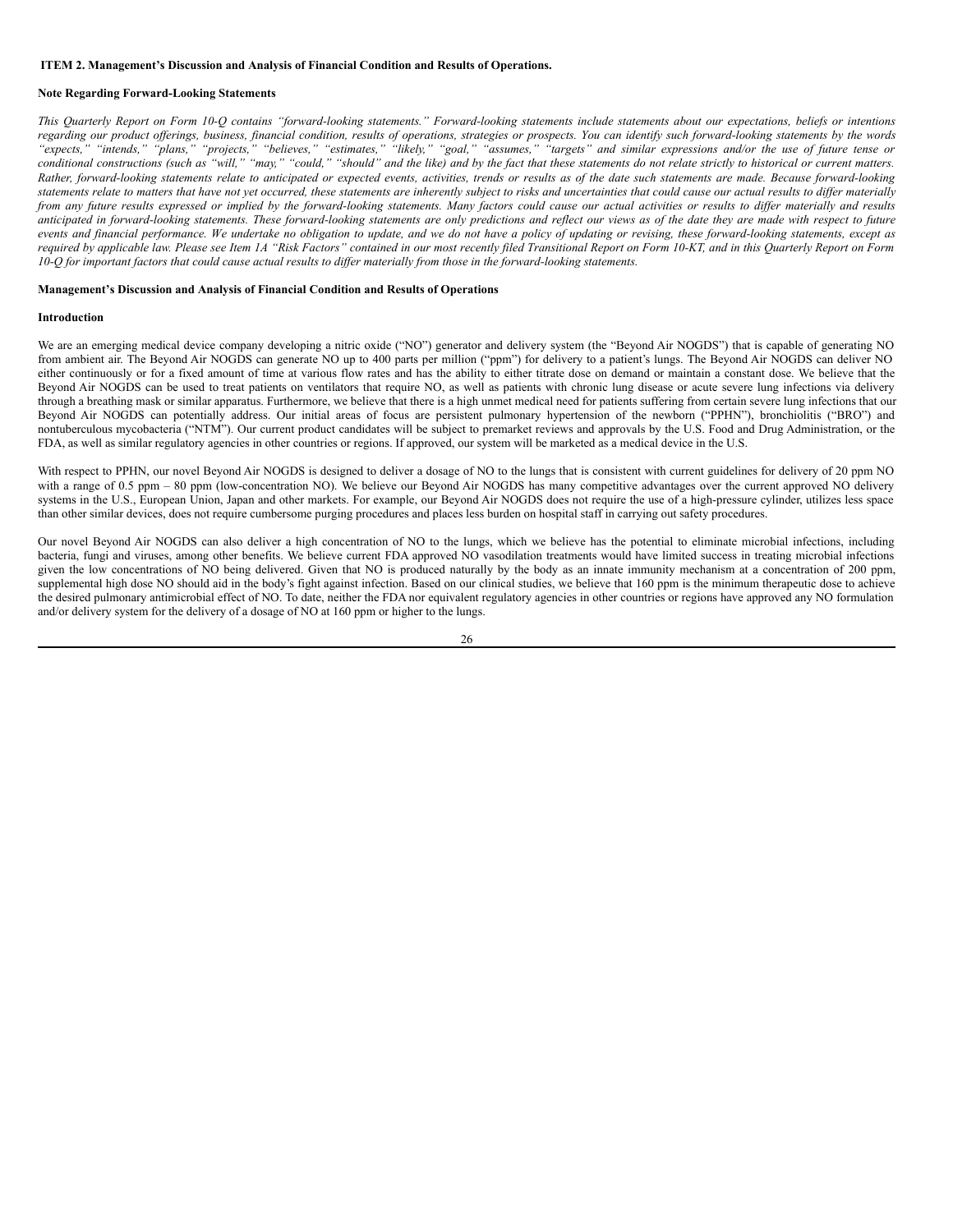To date, we have not generated revenue from the sale of any product, and we do not expect to generate revenue unless and until we obtain marketing approval of, and commercialize, our product candidates. As of June 30, 2019, we had an accumulated deficit of \$43,825,393. Our financing activities are described below under "Liquidity and Capital Resources."

## **Critical Accounting Policies**

The accounting policies followed in the preparation of our condensed consolidated financial statements appearing at the beginning of this Quarterly Report on Form 10-Q are consistent in all material respects with those included in Note 2 of our Annual Report on the Form 10-K for the year ended March 31, 2019. The unaudited condensed consolidated financial statements have been prepared in accordance with generally accepted accounting principles in the United States ("US GAAP") for interim financial information and with the instructions to Form 10-Q. Accordingly, they do not include all of the information and footnotes required to be presented for complete financial statements. The accompanying condensed consolidated financial statements reflect all adjustments (consisting only of normal recurring items) which are, in the opinion of management, necessary for a fair presentation of the results for the interim periods presented. The accompanying condensed consolidated Balance Sheet as of March 31, 2019 has been derived from the audited consolidated financial statements included in our Annual Report on Form 10-K for the year ended March 31, 2019. The condensed consolidated financial statements and related disclosures have been prepared with the assumption that users of the interim financial information have read or have access to the audited consolidated financial statements for the preceding fiscal year. Accordingly, these financial statements should be read in conjunction with the audited consolidated financial statements and the related notes thereto included in the Annual Report on Form 10-K for the year ended March 31, 2019 which was filed with the United States Securities and Exchange Commission, ("SEC"), on June 28, 2019.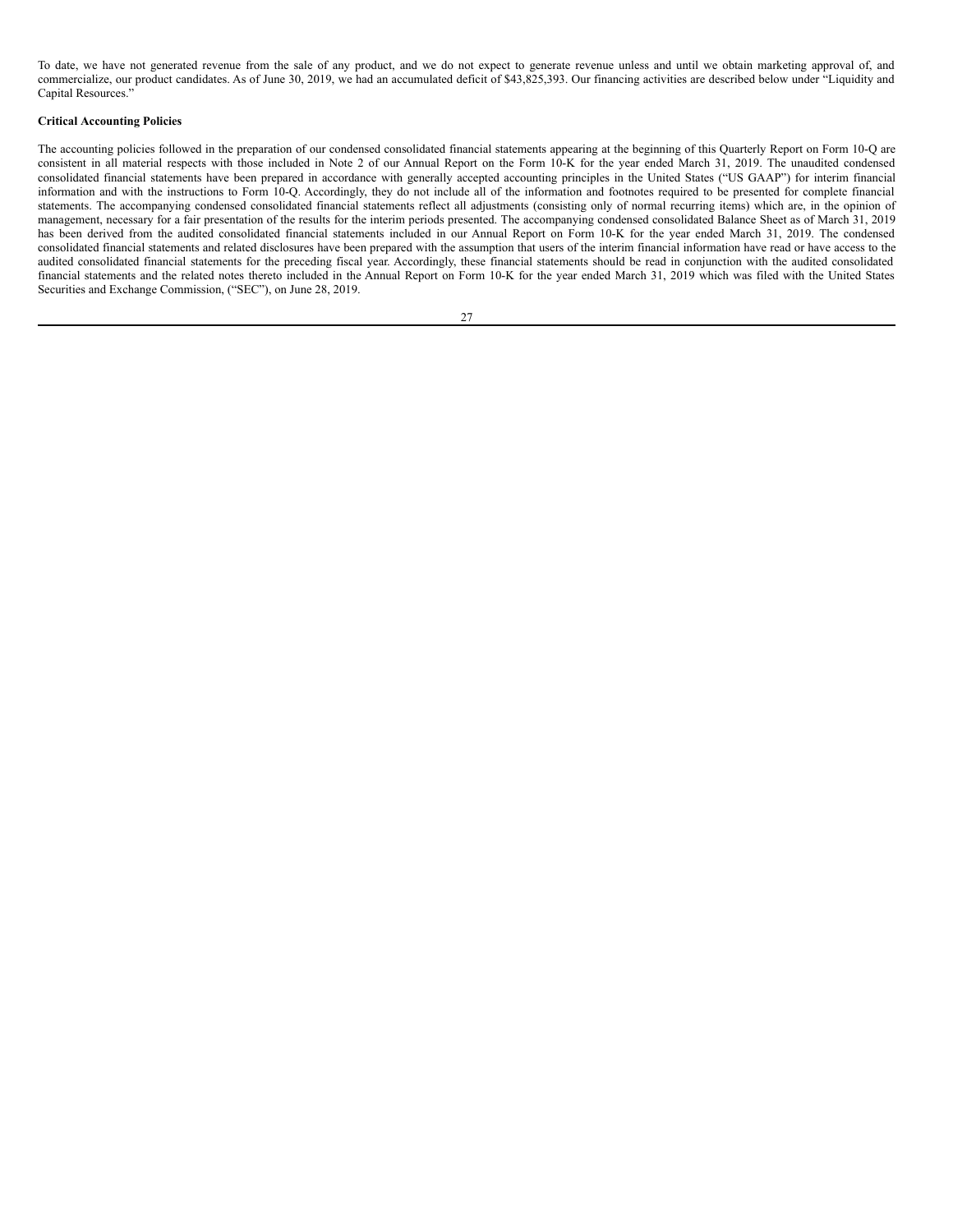# **Off-Balance Sheet Arrangements**

As of June 30, 2019, we did not have any off-balance sheet arrangements as defined in the rules and regulations of the Securities and Exchange Commission.

#### **Results of Operations**

Below are the results of operations for the three months ended June 30, 2019 and June 30, 2018:

|                                                                          |      | <b>For the Three Months</b><br>Ended June 30, |  |  |
|--------------------------------------------------------------------------|------|-----------------------------------------------|--|--|
|                                                                          | 2019 | 2018                                          |  |  |
| License revenues                                                         |      | 627,469                                       |  |  |
| Operating expenses                                                       |      |                                               |  |  |
| Research and development                                                 |      | 2,323,513<br>1,063,145                        |  |  |
| General and administrative                                               |      | 2,182,558<br>693,005                          |  |  |
| Operating loss                                                           |      | (3,878,602)<br>(1,756,150)                    |  |  |
| Other income (loss)                                                      |      |                                               |  |  |
| Realized and unrealized loss on marketable securities                    |      | (2,307,319)                                   |  |  |
| Dividend income                                                          |      | 32,901<br>3,376                               |  |  |
| Foreign exchange gain                                                    |      | 1,724<br>3,201                                |  |  |
| Other expenses                                                           |      | (3,702)                                       |  |  |
| Total other (loss) income                                                |      | (2,302,219)<br>32,400                         |  |  |
| Net loss                                                                 |      | (6,180,821)<br>(1,723,750)                    |  |  |
| Unrealized gain on marketable securities                                 |      | 5,403                                         |  |  |
| Total other comprehensive loss                                           |      | (6,180,821)<br>(1,718,347)<br>S               |  |  |
| Net loss per share - basic and diluted                                   |      | (0.67)<br>(0.20)                              |  |  |
| Weighted average number of common shares outstanding - basic and diluted |      | 9,201,855<br>8,400,327                        |  |  |

# *Comparison of Three Months Ended June 30, 2019 with the Three Months Ended June 30, 2018*

#### *Revenue*

License revenue for the three months ended June 30, 2019 was \$627,469 and \$0 for the three months ended June 30, 2018.

On January 23, 2019, the Company entered into an agreement for commercial rights ("the License Agreement") with Circassia Pharmaceuticals plc, ("Circassia") (located in the United Kingdom) for PPHN and future related indications at concentrations of  $\leq 80$  ppm in the hospital setting in the United States and China. The Company may receive payments up to \$32.5 million in up front and regulatory milestones, of which \$31.5 million is associated with the U.S. market. All such payments are payable in cash or ordinary shares of Circassia Pharmaceuticals plc, at the discretion of Circassia Pharmaceuticals, Inc., with payments in cash discounted by approximately 5%. During the three months ended March 31, 2019, the Company met the first two milestones under the license agreement and received 17,572,815 ordinary shares valued at \$9,987,295. This consideration was allocated to two separate identified performance obligations, one being the transfer of the intellectual property to Circassia, which was recognized at a point in time and was valued at \$9,987,295, and the other being the ongoing support associated with the PMA submission and regulatory approval by the FDA, which was valued at \$2.4 million and recorded as deferred revenue to be recognized over a period of time from the commencement of the agreement to when management expects to submit the PMA. During the three months ended June 30, 2019, \$627,000 of such deferred revenue associated with this second performance obligation has been recognized with \$1.2 million being cumulatively recognized through June 30, 2019.

#### **Research and development expenses**

Research and development expenses for the three months ended June 30, 2019 was \$2,323,513 as compared to \$1,063,145 for the three months ended June 30, 2018. The increase of \$1,260,368 was primarily attributed to development of NO Generator and Delivery System and pre-clinical studies of \$1,152,800 and an increase in stock-based compensation of \$80,500.

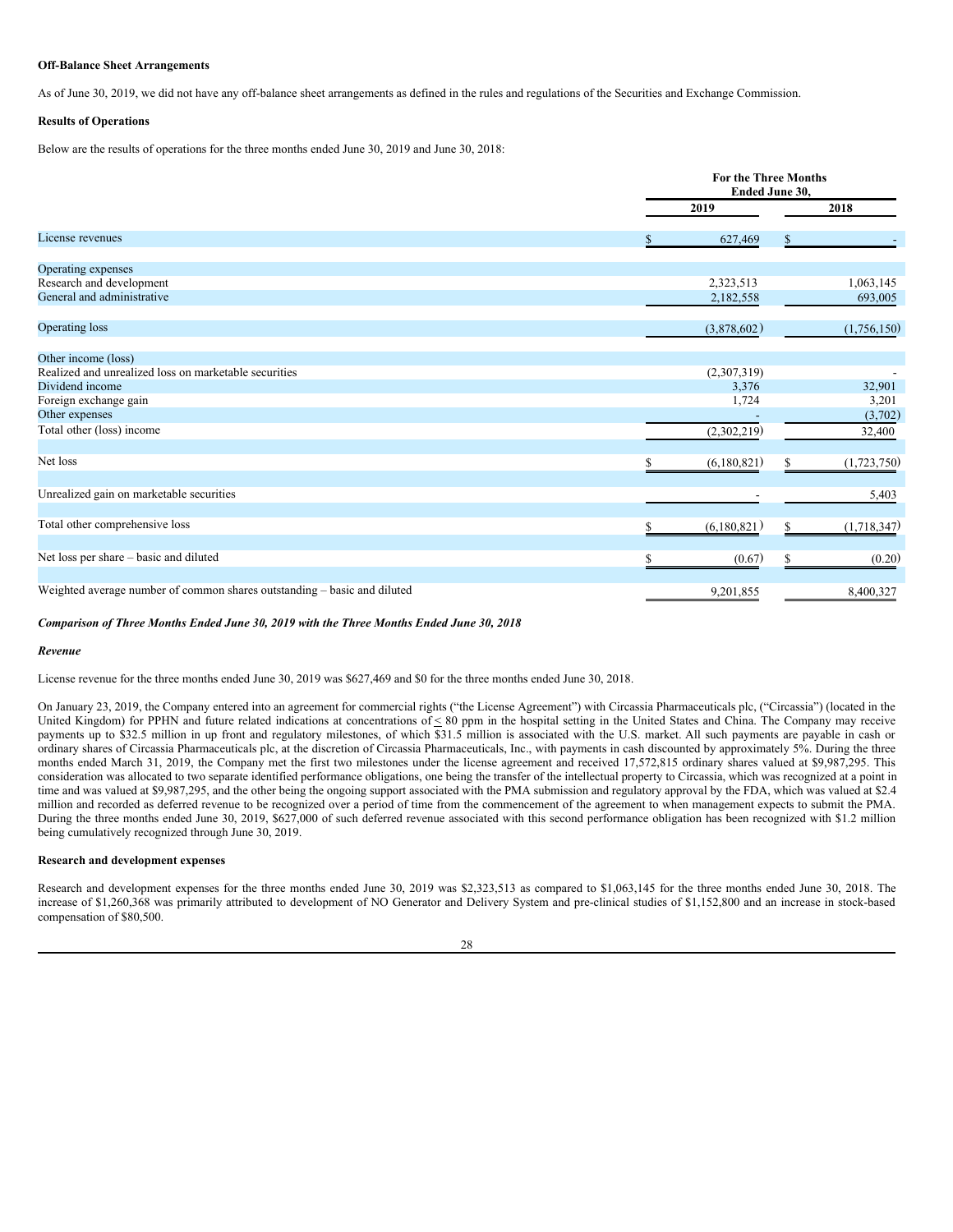# **General and administrative expenses**

General and administrative expense for the three months ended June 30, 2019, was \$2,182,558 as compared to the three months June 30, 2018 of \$693,005. The difference of \$1,489,553 was primarily attributed to an increase stock-based compensation expense of \$760,000, an increase in professional fees of \$330,000 and \$106,900 in salary and benefits due to the hiring of employees.

#### **Other income (loss)**

Other loss for the three months ended June 30, 2019 was \$230,219 as compared other income \$32,4000 for the three months ended June 30, 2018. Other loss for the three months ended June 30, 2019 was primarily from the realized and unrealized loss of Circassia Pharmaceuticals plc stock of \$2,307,319.

### **Cash Flows**

Below is a summary of the Company's cash flows activities for the three months ended June 30, 2019 and for the three months ended June 30, 2018:

|                                                            | <b>Three Months Ended</b><br><b>June 30.</b> |   |             |
|------------------------------------------------------------|----------------------------------------------|---|-------------|
|                                                            | 2019                                         |   | 2018        |
| Net cash provided by (used in):                            |                                              |   |             |
| Operating activities                                       | (2,909,911)                                  | S | (2,304,089) |
| Investing activities                                       | (6,775,002)                                  |   | 1,967,000   |
| Financing activities                                       | 8,980,796                                    |   |             |
| Net decrease in cash, cash equivalents and restricted cash | (704, 117)                                   |   | (337,089)   |

# **Operating Activities**

For the three months ended June 30, 2019, the net cash used in operating activities was \$2,909,911 which was primarily due to our net loss of \$6,180,821 and an increase in deferred revenue of \$627,469 which was offset by an increase in realized and unrealized loss in marketable securities of \$2,307,319 and non-cash stock-based compensation expense of \$941,537. For the three months ended June 30, 2018 net cash used in operating activities \$2,304,089 which was primarily due to the net loss of \$1,723,750 and an increase in accrued expenses of \$531,036.

#### **Investing Activities**

For the three months ended June 30, 2019 net cash used in investing activities was \$6,775,002 and for the three months ended June 30, 2018 net cash provided by investing activities was \$1,967,000. The primary use of cash for the three months June 30, 2018 was from the net investment of marketable securities of \$6,771,890. The primary source of cash for the three months June 30, 2019 was from the net sale of marketable securities of \$1,967,000.

## **Financing Activities**

Net cash provided by financing activities for the three months ended June 30, 2019 was \$8,980,796 and was primarily from the net proceeds of a private placement of \$7,839,495, and the issuance and sale of \$1,173,810 of common stock to Lincoln Park Financial Corporation. There were no financing activities for the three months ended June 30, 2018.

29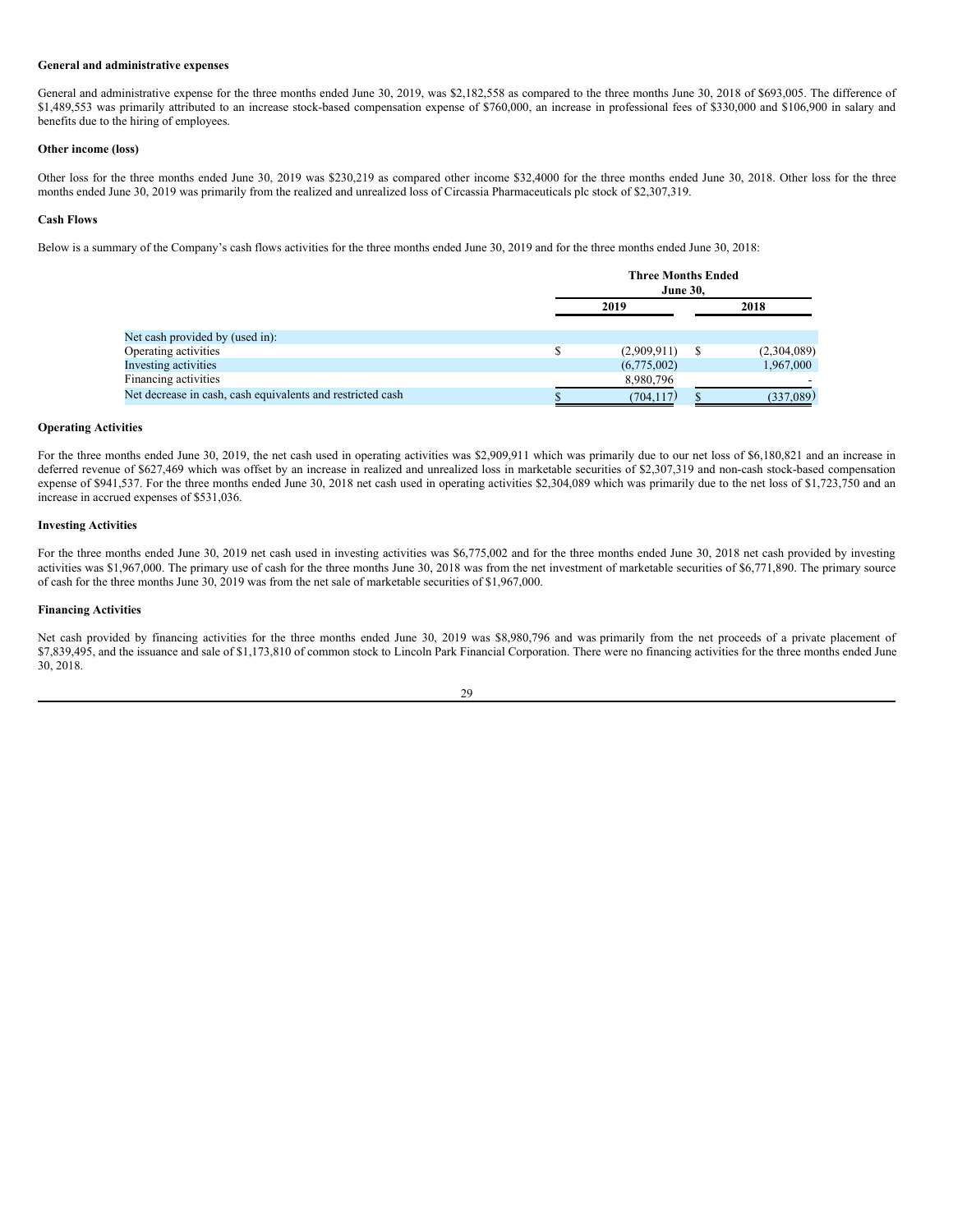# **Liquidity and Capital Resources**

# **Overview**

We have incurred losses and generated negative cash flows from operations since inception. To date, we have not generated any revenue from the sale of products, and we do not expect to generate revenue from sale of our products in the next several years. Since the time the Company became public through June 30, 2019, we have funded our operations principally through the issuance of equity securities. As shown in the accompanying financial statements, the Company has used cash from operating activities of \$2.9 million for the three months ended June 30, 2019 and has accumulated losses of \$43.6 million through June 30, 2019.The Company has cash equivalent and marketable securities of \$11.7 million as of June 30, 2019. Included in marketable securities is Circassia Pharmaceuticals plc of \$2.8 million. Based upon the Company's business plan and expected burn utilization including proceeds from the sale of all its marketable securities, the Company estimates that it will have enough cash to operate its business until the end of the third quarter 2020. Insufficient funds may cause us to delay, reduce the scope of or eliminate one or more of our development programs.

On July 2, 2019, the SEC declared effective the Company's Form S3 shelf registration statement which allows the Company to sell up to\$100 million of equity securities.

In addition, the Company has a \$20 million purchase agreement and a registration rights agreement with Lincoln Park Capital Fund, LLC ("LPC"), providing for the issuance of up to \$20 million of the Company's common stock over 36 months at the Company's discretion. Subsequent to June 30, 2019, the Company issued and sold to LPC 160,000 shares of common stock for proceeds of \$808,184, representing an average price of \$5.05 per share. There is \$16,673,821 remaining on the Purchase Agreement.

Our ability to continue to operate is dependent upon the filing of our PMA, regulatory of the PMA expected timing of the Company's launch of our product, obtaining partners in other parts of the world, timing of future milestones, royalties and, raising additional funds to finance our activities. There are no assurances that we will be successful in obtaining an adequate level of financing for the development and commercialization of our product candidates. The Company's ability to continue to operate is dependent upon raising additional funds to finance its activities.

There are numerous risks and uncertainties associated with the development of our NO delivery system, we are unable to estimate the amounts of increased capital outlays and operating expenses associated with completing the research and development of our product candidate.

Our future capital requirements will depend on many factors, including:

- the progress and costs of our preclinical studies, clinical trials and other research and development activities;
- the scope, prioritization and number of our clinical trials and other research and development programs;
- the costs and timing of obtaining regulatory approval for our product candidates;
- the costs of filing, prosecuting, enforcing and defending patent claims and other intellectual property rights;
- the costs of, and timing for, strengthening our manufacturing agreements for production of sufficient clinical quantities of our product candidate;
- the potential costs of contracting with third parties to provide marketing and distribution services for us or for building such capacities internally;
- the costs of acquiring or undertaking the development and commercialization efforts for additional, future therapeutic applications of our product candidate;
- the magnitude of our general and administrative expenses; and
- any cost that we may incur under current and future in-and out-licensing arrangements relating to our product candidate.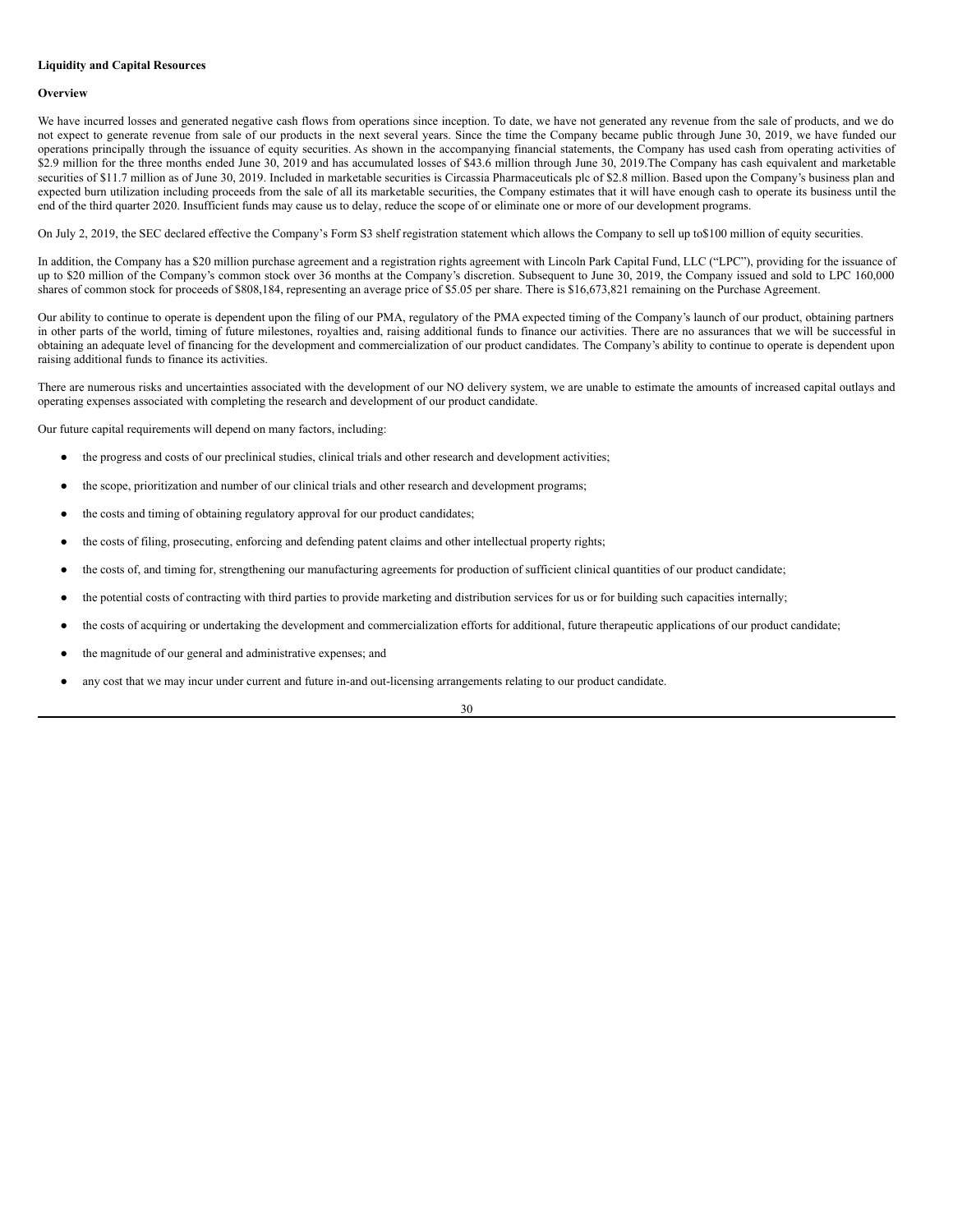# **Foreign Currency Exchange Risk**

Our results of operations and cash flow are subject to fluctuations due to changes in foreign currency exchange rates. Certain of our expenses are denominated in New Israeli Shekels ("NIS"). Our results of operations and cash flow are, therefore, subject to fluctuations due to changes in foreign currency exchange rates and may be adversely affected in the future due to changes in foreign exchange rates. We do not hedge our foreign currency exchange risk. In the future, we may enter into formal currency hedging transactions to decrease the risk of financial exposure from fluctuations in the exchange rates of our principal operating currencies. These measures, however, may not adequately protect us from significant changes in such fluctuations.

We have received Circassia Shares as payment, the price will be converted into US dollars for purposes of calculating our payment. As a result, our payment will be exposed to currency exchange rate risk with respect to British Pounds. Our net payment will depend on the extent to which British Pounds strengthens or weakens against the U.S. dollar and the relative weight of Circassia Shares we receive as payment. If, taking into account such weighting, the U.S. dollar strengthens against British Pounds, the price of Circassia Shares will be adversely affected and our payment may be reduced.

# <span id="page-30-0"></span>**ITEM 3. Quantitative and Qualitative Disclosures About Market Risk**

We are exposed to market risks in the ordinary course of our business. Market risk represents the risk of loss that may impact our financial position due to adverse changes in financial market prices and rates. Our market risk exposure is primarily a result of foreign currency exchange rates.

#### <span id="page-30-1"></span>**ITEM 4. Controls and Procedures**

### **Evaluation of Disclosure Controls and Procedures**

Our management, with the participation of our Chief Executive Officer and Chief Financial Officer, evaluated, as of the end of the period covered by this Report on Form 10-Q, the effectiveness of our disclosure controls and procedures (as defined in Rules 13a-15(e) and 15d-15(e) under the Securities Exchange Act of 1934, as amended (the "Exchange Act")). Based on that evaluation, our Chief Executive Officer and Chief Financial Officer concluded that our disclosure controls and procedures were effective at the reasonable assurance level as of June 30, 2019.

## **Management's Report on Internal Control Over Financial Reporting**

Our management is responsible for establishing and maintaining adequate internal control over financial reporting, as such term is defined in Rule 13a-15(f) under the Exchange Act.

Our management conducted an assessment of the effectiveness of our internal control over financial reporting based on the criteria set forth in "Internal Control - Integrated Framework (2013)" issued by the Committee of Sponsoring Organizations of the Treadway Commission.

Based on this assessment, our management concluded that, as of June 30, 2019, our internal control over financial reporting was effective.

# **Changes in Internal Control Over Financial Reporting**

There has been no change in our internal control over financial reporting (as defined in Rules 13a-15(f) and 15d-15(f) under the Exchange Act) during our most recent fiscal quarter that has materially affected, or is reasonably likely to materially affect, our internal control over financial reporting.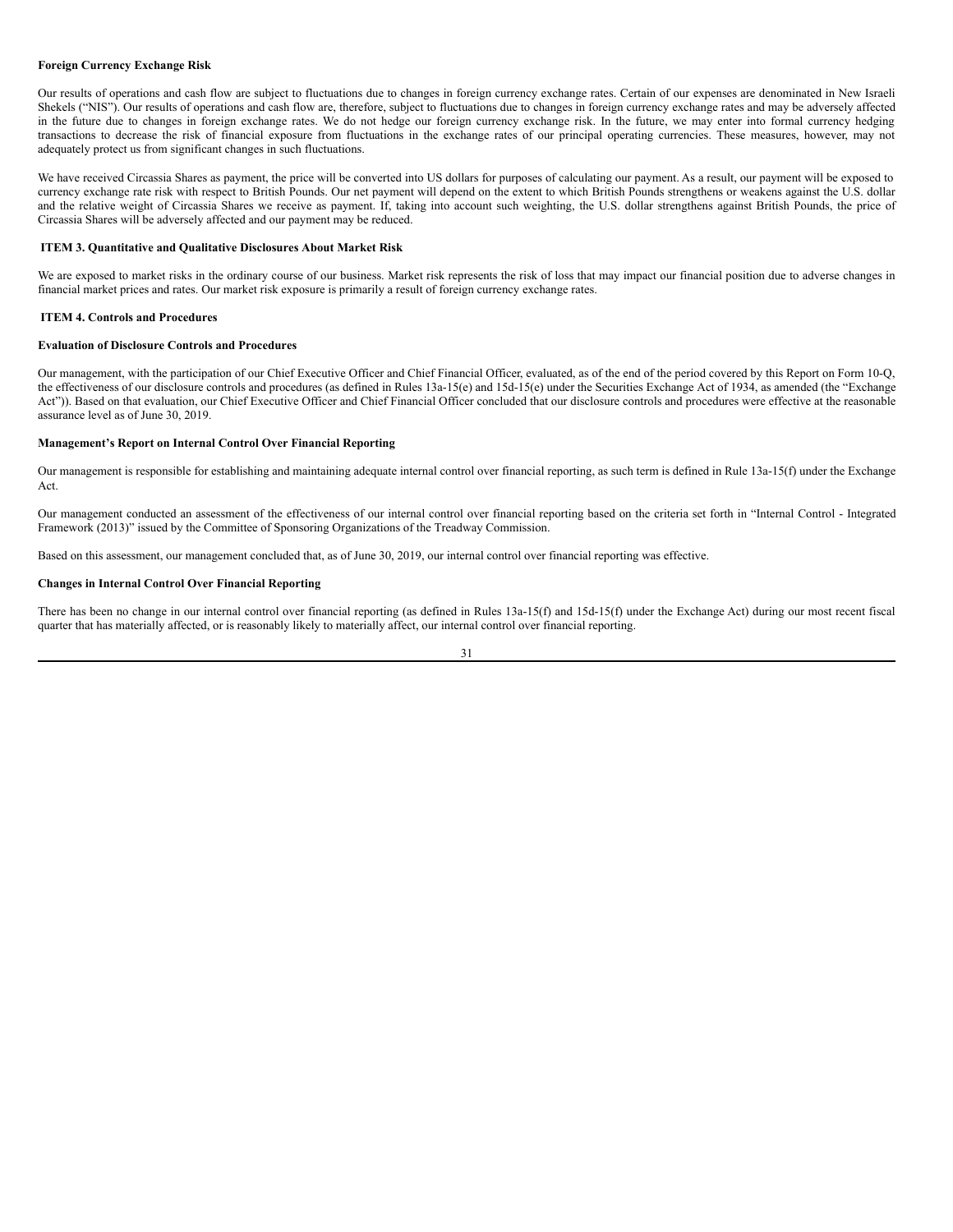# <span id="page-31-0"></span>**PART II OTHER INFORMATION**

# **Item 1. Legal Proceedings**

See Note 11 to our unaudited condensed consolidated financial statements.

# **ITEM 1A. RISK FACTORS**

In addition to the other information set forth in this report, including the important information in the section entitled "Private Securities Litigation Reform Act," you should carefully consider the "Risk Factors" discussed in our Annual Report on Form 10-K for the year ended March 31, 2019 filed with the SEC on June 28, 2019 for a discussion of important factors that could cause actual results to differ materially from the results described in or implied by the forward-looking statements contained in this report and materially adversely affect our financial condition or future results. Additional risks and uncertainties not currently known to us or that we currently deem to be immaterial might materially adversely affect our actual business, financial condition and/or operating results.

# <span id="page-31-1"></span>**ITEM 6. Exhibits.**

| Exhibit No. | Description                                                                                                                                      |
|-------------|--------------------------------------------------------------------------------------------------------------------------------------------------|
| 31.1        | Certification of Chief Executive Officer pursuant to Section 302 of the Sarbanes-Oxley Act of 2002                                               |
| 31.2        | Certification of Chief Financial Officer pursuant to Section 302 of the Sarbanes-Oxley Act of 2002                                               |
| 32.1        | Certification of Chief Executive Officer pursuant to 18 U.S.C Section 1350 as adopted pursuant to Section 906 of the Sarbanes-Oxley Act of 2002  |
| 32.2        | Certification of Chief Financial Officer pursuant to 18 U.S.C Section 1350, as adopted pursuant to Section 906 of the Sarbanes Oxley Act of 2002 |
| 101.INS     | <b>XBRL Instance Document</b>                                                                                                                    |
| 101.SCH     | XBRL Taxonomy Extension Schema                                                                                                                   |
| 101.CAL     | XBRL Taxonomy Extension Calculation Linkbase                                                                                                     |
| 101.DEF     | XBRL Taxonomy Extension Definition Linkbase                                                                                                      |
| $101$ .LAB  | XBRL Taxonomy Extension Label Linkbase                                                                                                           |
| 101.PRE     | XBRL Taxonomy Extension Presentation Linkbase                                                                                                    |
|             | **** Confidential treatment has been requested for portions of this exhibit                                                                      |
|             |                                                                                                                                                  |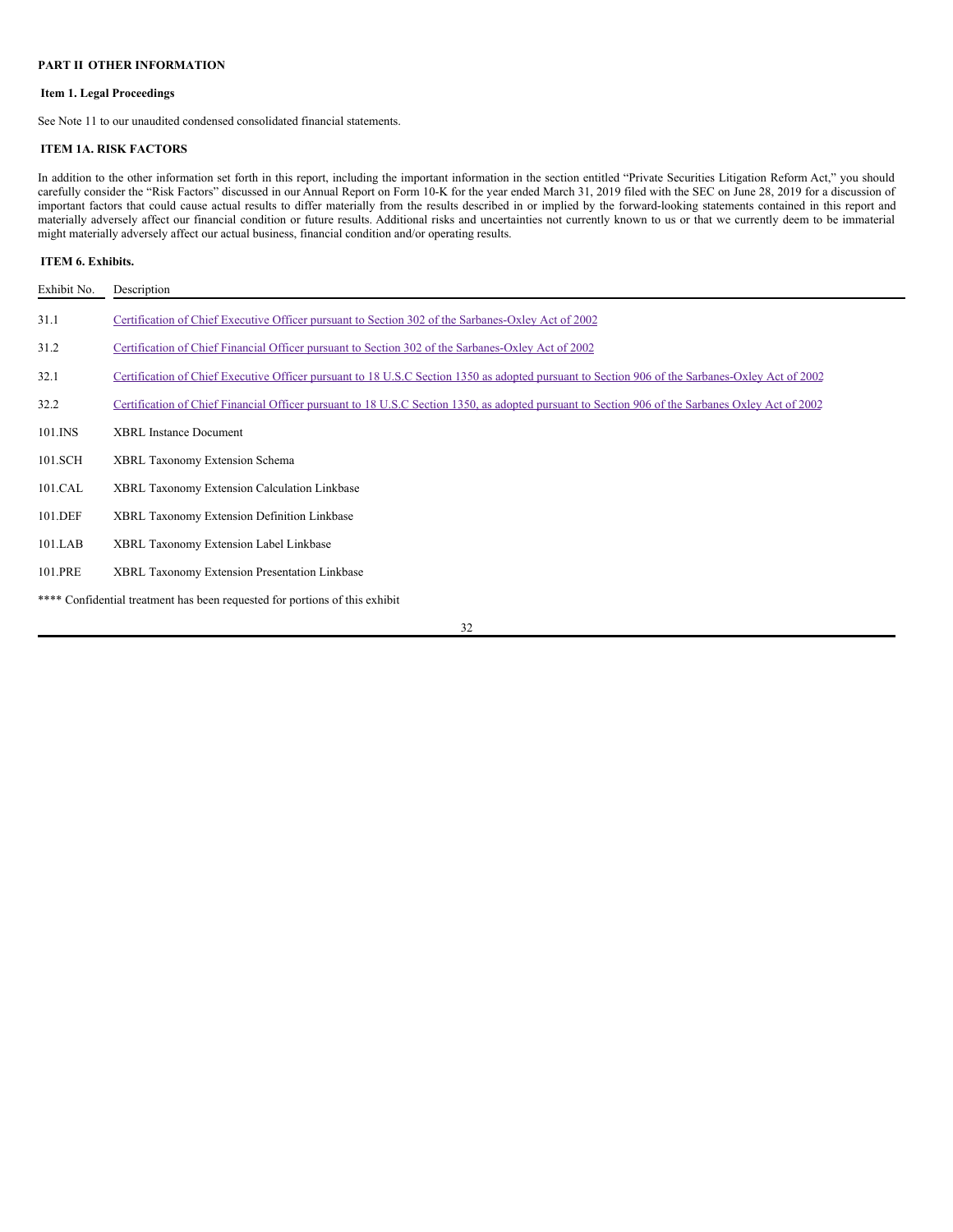# <span id="page-32-0"></span>**SIGNATURES**

Pursuant to the requirements of the Securities Exchange Act of 1934, the registrant has duly caused this report to be signed on its behalf by the undersigned thereunto duly authorized.

|                       | <b>BEYOND AIR, INC.</b>                      |
|-----------------------|----------------------------------------------|
|                       | /s/ Steven Lisi                              |
| Date: August 14, 2019 | Steven Lisi                                  |
|                       | President and Chief Executive Officer        |
|                       | (Principal Executive Officer)                |
|                       | /s/ Douglas Beck                             |
| Date: August 14, 2019 | Douglas Beck                                 |
|                       | Chief Financial Officer                      |
|                       | (Principal Financial and Accounting Officer) |
|                       | 33                                           |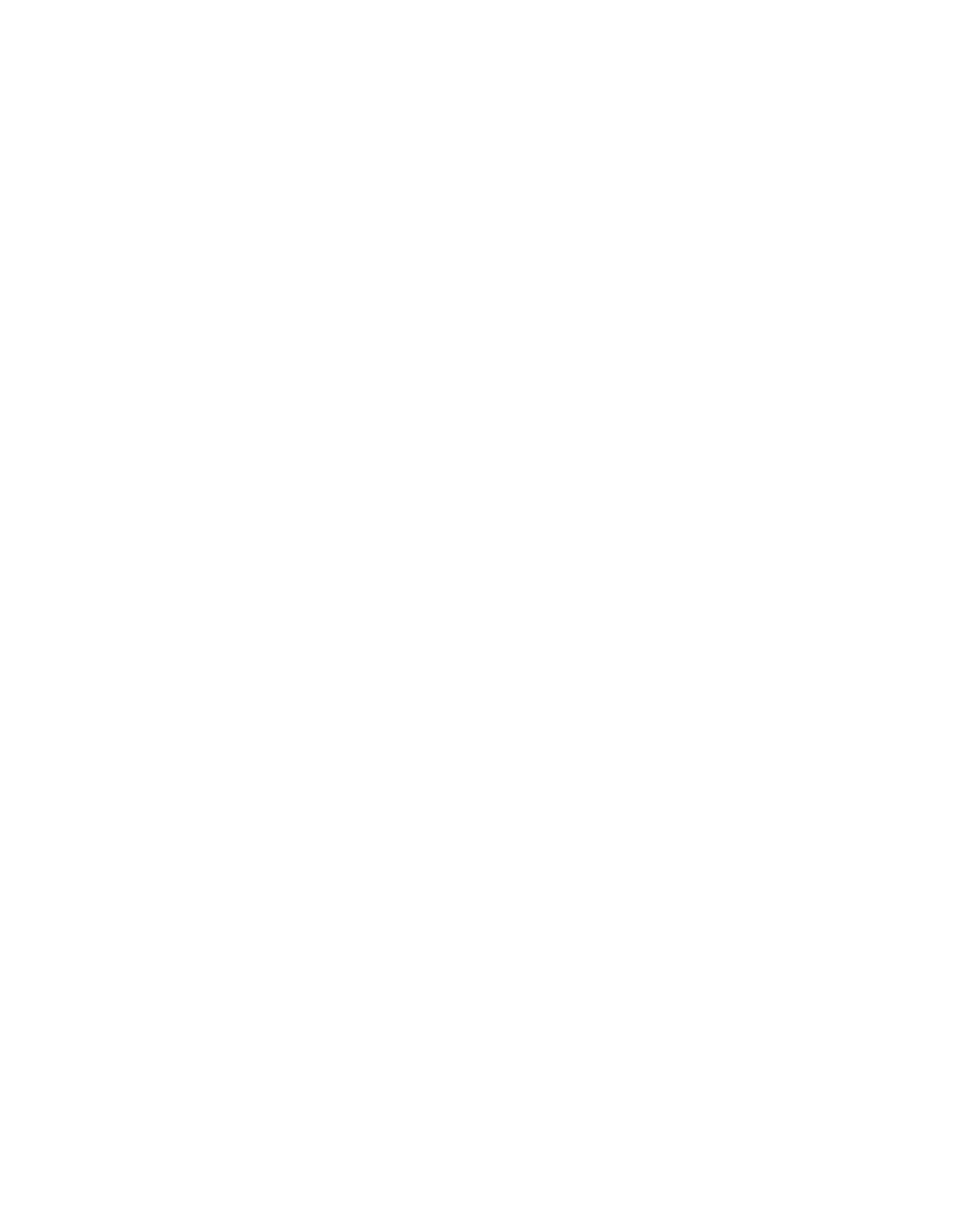<span id="page-34-0"></span>I, Steven Lisi, certify that:

- 1. I have reviewed this Report on Form 10-Q of Beyond Air, Inc.
- 2. Based on my knowledge, this report does not contain any untrue statement of a material fact or omit to state a material fact necessary to make the statements made, in light of the circumstances under which such statements were made, not misleading with respect to the period covered by this report;
- 3. Based on my knowledge, the financial statements, and other financial information included in this report, fairly present in all material respects the financial condition, results of operations and cash flows of the registrant as of, and for, the periods presented in this report;
- 4. The registrant's other certifying officer(s) and I are responsible for establishing and maintaining disclosure controls and procedures (as defined in Exchange Act Rules 13a-15(e) and 15d-15(e)) and internal control over financial reporting (as defined in Exchange Act Rules 13(a)-15(f) and 15(d)-15(f)) for the registrant and have:
	- (a) Designed such disclosure controls and procedures, or caused such disclosure controls and procedures to be designed under our supervision, to ensure that material information relating to the registrant, including its condensed consolidated subsidiaries, is made known to us by others within those entities, particularly during the period in which this report is being prepared;
	- (b) Designed such internal control over financial reporting, or caused such internal control over financial reporting to be designed under our supervision, to provide reasonable assurance regarding the reliability of financial reporting and the preparation of financial statements for external purposes in accordance with generally accepted accounting principles;
	- (c) Evaluated the effectiveness of the registrant's disclosure controls and procedures and presented in this report our conclusions about the effectiveness of the disclosure controls and procedures, as of the end of the period covered by this report based on such evaluation; and
	- (d) Disclosed in this report any change in the registrant's internal control over financial reporting that occurred during the registrant's most recent fiscal quarter (the registrant's fourth fiscal quarter in the case of any transitional report) that has materially affected, or is reasonably likely to materially affect, the registrant's internal control over financial reporting; and
- 5. The registrant's other certifying officer(s) and I have disclosed, based on our most recent evaluation of internal control over financial reporting, to the registrant's auditors and the audit committee of the registrant's board of directors (or persons performing the equivalent functions):
	- (a) All significant deficiencies and material weaknesses in the design or operation of internal control over financial reporting which are reasonably likely to adversely affect the registrant's ability to record, process, summarize and report financial information; and
	- (b) Any fraud, whether or not material, that involves management or other employees who have a significant role in the registrant's internal control over financial reporting.

Date: August 14, 2019

*/s/ Steven Lisi* Steven Lisi President and Chief Executive Officer (Principal Executive Officer)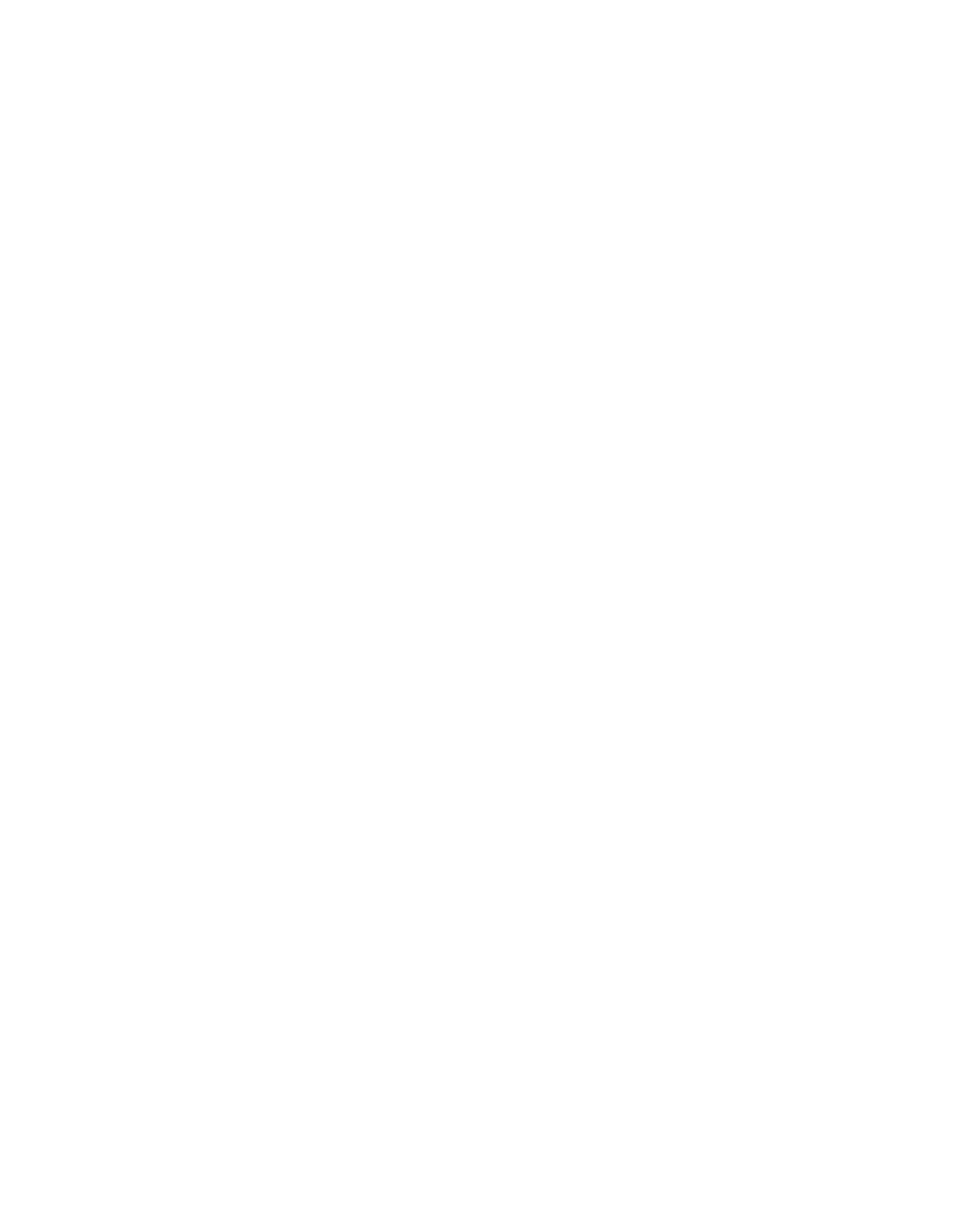<span id="page-36-0"></span>I, Douglas Beck, CPA certify that:

- 1. I have reviewed this Report on Form 10-Q of Beyond Air, Inc.;
- 2. Based on my knowledge, this report does not contain any untrue statement of a material fact or omit to state a material fact necessary to make the statements made, in light of the circumstances under which such statements were made, not misleading with respect to the period covered by this report;
- 3. Based on my knowledge, the financial statements, and other financial information included in this report, fairly present in all material respects the financial condition, results of operations and cash flows of the registrant as of, and for, the periods presented in this report;
- 4. The registrant's other certifying officer(s) and I are responsible for establishing and maintaining disclosure controls and procedures (as defined in Exchange Act Rules 13a-15(e) and 15d- 15(e)) and internal control over financial reporting (as defined in Exchange Act Rules 13(a)-15(f) and 15(d)-15(f)) for the registrant and have:
	- (a) Designed such disclosure controls and procedures, or caused such disclosure controls and procedures to be designed under our supervision, to ensure that material information relating to the registrant including its condensed consolidated subsidiaries, is made known to us by others within those entities, particularly during the period in which this report is being prepared;
	- (b) Designed such internal control over financial reporting, or caused such internal control over financial reporting to be designed under our supervision, to provide reasonable assurance regarding the reliability of financial reporting and the preparation of financial statements for external purposes in accordance with generally accepted accounting principles;
	- (c) Evaluated the effectiveness of the registrant's disclosure controls and procedures and presented in this report our conclusions about the effectiveness of the disclosure controls and procedures, as of the end of the period covered by this report based on such evaluation; and
	- (d) Disclosed in this report any change in the registrant's internal control over financial reporting that occurred during the registrant's most recent fiscal quarter (the registrant's fourth fiscal quarter in the case of an annual report) that has materially affected, or is reasonably likely to materially affect, the registrant's internal control over financial reporting; and
- 5. The registrant's other certifying officer(s) and I have disclosed, based on our most recent evaluation of internal control over financial reporting, to the registrant's auditors and the audit committee of the registrant's board of directors (or persons performing the equivalent functions):
	- (a) All significant deficiencies and material weaknesses in the design or operation of internal control over financial reporting which are reasonably likely to adversely affect the registrant's ability to record, process, summarize and report financial information; and
	- (b) Any fraud, whether or not material, that involves management or other employees who have a significant role in the registrant's internal control over financial reporting.

Date: August 14, 2019

*/s/ Douglas Beck, CPA* Douglas Beck Chief Financial Officer (Principal Financial and Accounting Officer)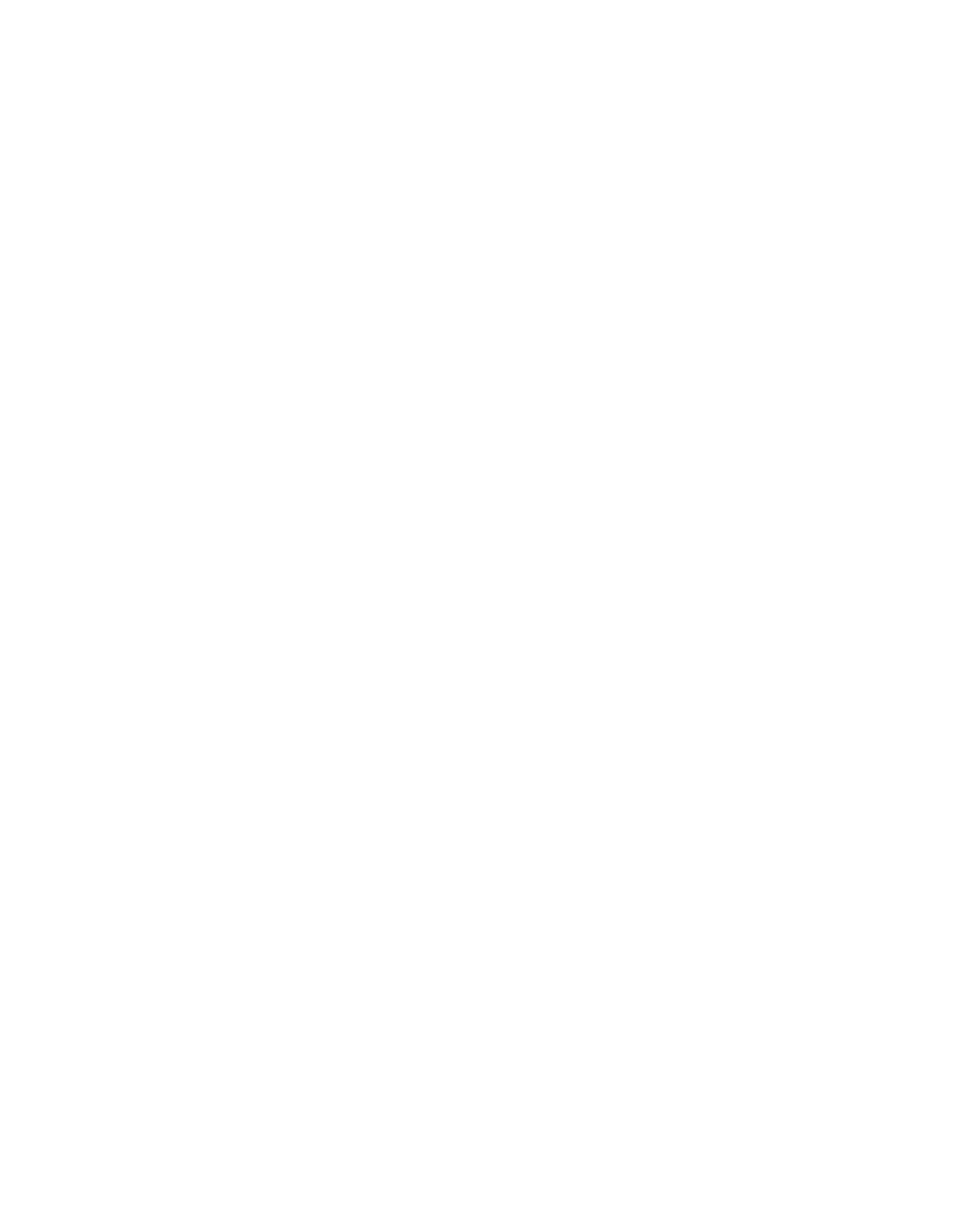<span id="page-38-0"></span>In connection with the accompanying Quarterly Report on Form 10-Q of Beyond Air, Inc. Inc. for the period ended June 30, 2019 (the "Report"), the undersigned hereby certifies pursuant to 18 U.S.C. Section 1350, as adopted pursuant to Section 906 of the Sarbanes-Oxley Act of 2002, to the best of my knowledge and belief, that:

- (1) the Report fully complies with the requirements of Section 13(a) or 15(d) of the Securities Exchange Act of 1934; and
- (2) the information contained in the Report fairly presents, in all material respects, the financial condition and results of operations of Beyond Air.

*/s/ Steven Lisi* Steven Lisi President and Chief Executive Officer (Principal Executive Officer)

August 14, 2019

The certification set forth above is being furnished as an Exhibit solely pursuant to Section 906 of the Sarbanes—Oxley Act of 2002 and is not being filed as part of the Report or as a separate disclosure document of Beyond Air, Inc. or the certifying officers.